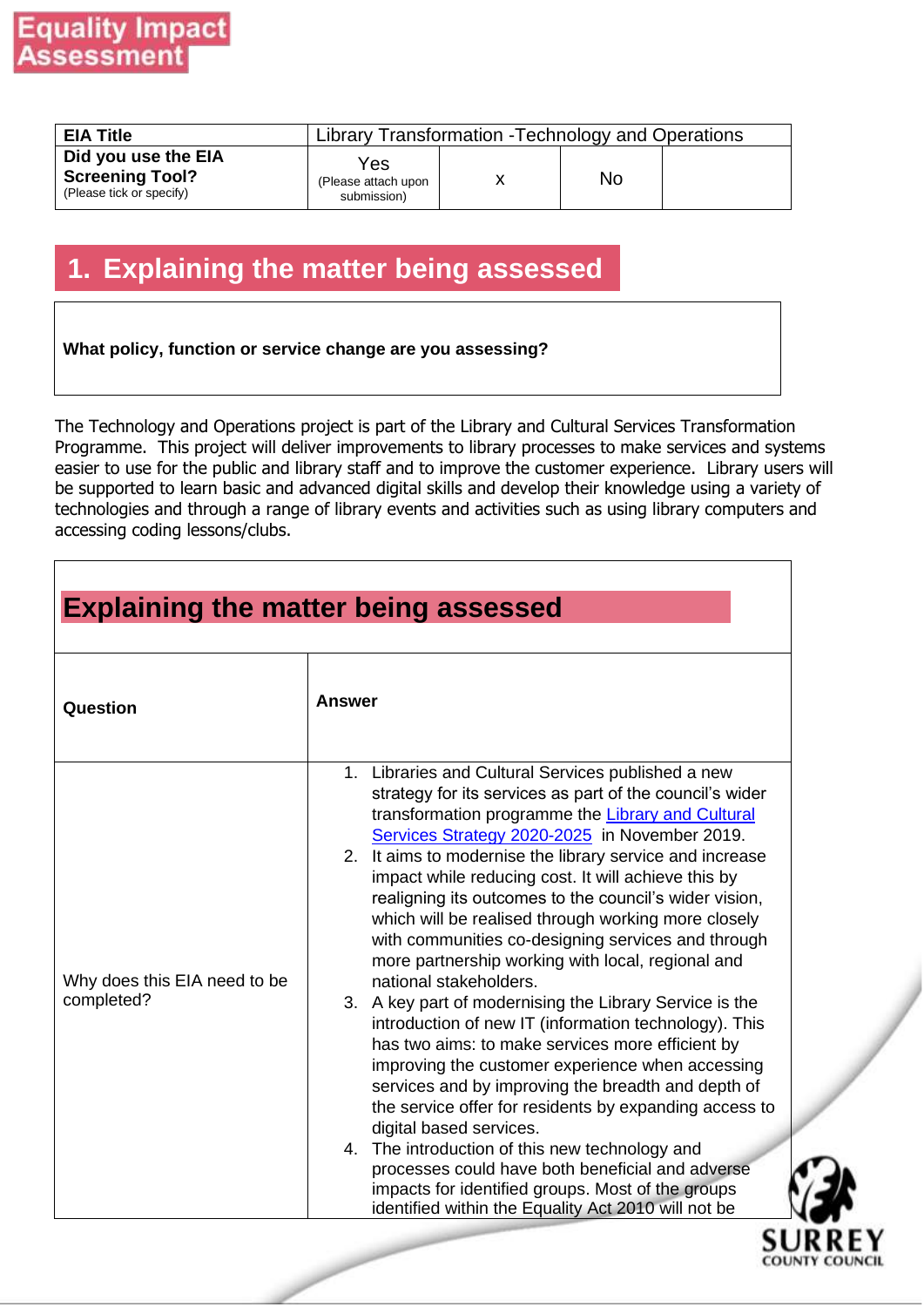|                                                                                                              | impacted negatively by the introduction of new<br>technology or the adoption of digital work processes,<br>and most will benefit from improved 24/7 access to<br>services, a greater range of e-books, more intuitive<br>library processes, and access to new learning<br>opportunities.<br>5. This EIA details the outline impacts of the changes<br>that will be made but the specific changes will be<br>supported by more specific assessments as each<br>project is delivered.                                                                                                                                                                                                                                                                                                                                                                                                                                                                                                                                                                                                                                                                                                                                                                                                                                                                                                                                                                                                                                                                                                                                                                                                                                                                                                                                                                                                                                                                                                                            |
|--------------------------------------------------------------------------------------------------------------|----------------------------------------------------------------------------------------------------------------------------------------------------------------------------------------------------------------------------------------------------------------------------------------------------------------------------------------------------------------------------------------------------------------------------------------------------------------------------------------------------------------------------------------------------------------------------------------------------------------------------------------------------------------------------------------------------------------------------------------------------------------------------------------------------------------------------------------------------------------------------------------------------------------------------------------------------------------------------------------------------------------------------------------------------------------------------------------------------------------------------------------------------------------------------------------------------------------------------------------------------------------------------------------------------------------------------------------------------------------------------------------------------------------------------------------------------------------------------------------------------------------------------------------------------------------------------------------------------------------------------------------------------------------------------------------------------------------------------------------------------------------------------------------------------------------------------------------------------------------------------------------------------------------------------------------------------------------------------------------------------------------|
| Who is affected by the<br>proposals outlined above?                                                          | Anyone who lives, works or studies in the county of Surrey<br>can access library services. This includes people with<br>disabilities, on low incomes, elderly people and those with<br>poor education and digital skills.                                                                                                                                                                                                                                                                                                                                                                                                                                                                                                                                                                                                                                                                                                                                                                                                                                                                                                                                                                                                                                                                                                                                                                                                                                                                                                                                                                                                                                                                                                                                                                                                                                                                                                                                                                                      |
| How does your service<br>proposal support the<br>outcomes in the Community<br><b>Vision for Surrey 2030?</b> | Our proposal supports the work of the Libraries and Cultural<br>Services Transformation Programme as set out in the Library<br>and Cultural Services Strategy 2020-2025 and<br>the Community Vision for Surrey by 2030.<br>This work directly supports eight of the ten "Community"<br>Vision" outcomes:<br>Children and young people are safe and feel safe:<br>digital events and associated activities around staying<br>safe online will be particularly important for young<br>people outside mainstream education.<br>Everyone benefits from education skills and<br>$\bullet$<br>employment opportunities: Digital activities,<br>workshops and learning sessions will show how the<br>library service can act as the informal side of the<br>education spectrum.<br>Everyone lives healthy, active and fulfilling lives:<br>Technology events aimed at supporting people to stay<br>independent longer as part of the library service's<br>remit to help people manage their lives online.<br>Everyone gets the health and social care support and<br>information they need: Events and library services will<br>allow people to access the information they need at<br>the time they need it.<br>Communities are welcoming and supportive,<br>٠<br>especially of those most in need: Through technology,<br>the library service can help people to access and<br>share information.<br>Residents live in clean, safe and green communities:<br>$\bullet$<br>Healthy communities share information freely, and the<br>library plays a key role in this. The Library Service<br>can also play a key role in helping people to reuse,<br>recycle, and share resources.<br>Well-connected communities with effective<br>$\bullet$<br>infrastructure: Access to library Wi-Fi, public access<br>computers, information and services is a key part of<br>the communication infrastructure.<br>Businesses in Surrey thrive: The library service can<br>play an important role in running events and services |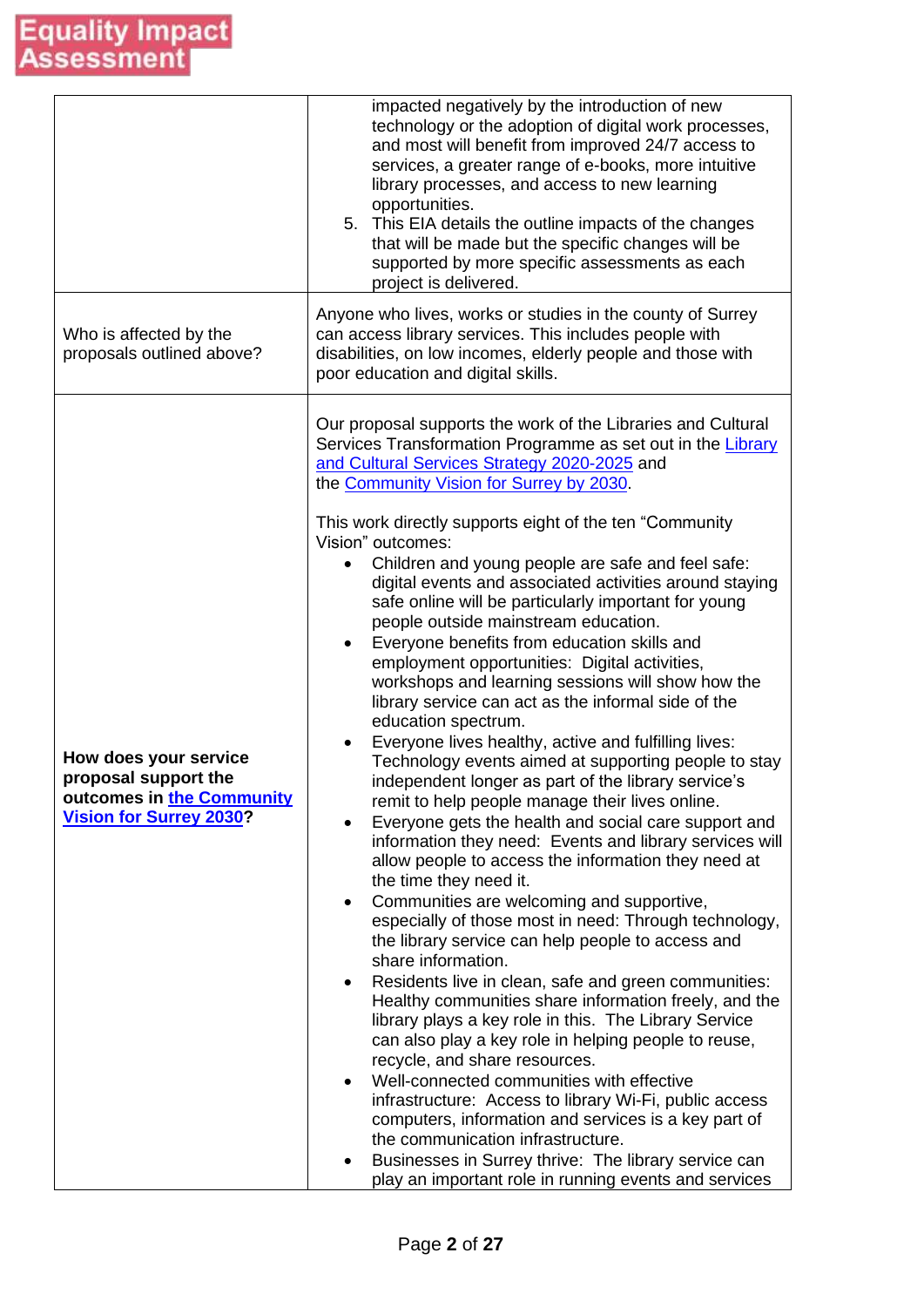|                                                                                                                                | aimed particularly at small and medium sized<br>businesses.                                                                                                                                                                                                                                                                                                                                                                                                                                                                                  |
|--------------------------------------------------------------------------------------------------------------------------------|----------------------------------------------------------------------------------------------------------------------------------------------------------------------------------------------------------------------------------------------------------------------------------------------------------------------------------------------------------------------------------------------------------------------------------------------------------------------------------------------------------------------------------------------|
| Are there any specific<br>geographies in Surrey<br>where this will make an<br>impact?<br>(Delete the ones that don't<br>apply) | County-wide                                                                                                                                                                                                                                                                                                                                                                                                                                                                                                                                  |
| <b>Briefly list what evidence</b><br>you have gathered on the<br>impact of your proposals?                                     | Due to the significant impact of a number of these individual<br>technology developments, separate Equality Impact<br>Assessments will be carried out for the following:<br>New Library Management System (LMS)<br>Open Access: out of-hours access to libraries<br>Single Digital Presence: single online presence for<br>Libraries across the country<br>Digital screens in libraries<br>Provision of tablets for public use<br>Evidence of the impact of these developments will be<br>included in a separate Equality Impact Assessment. |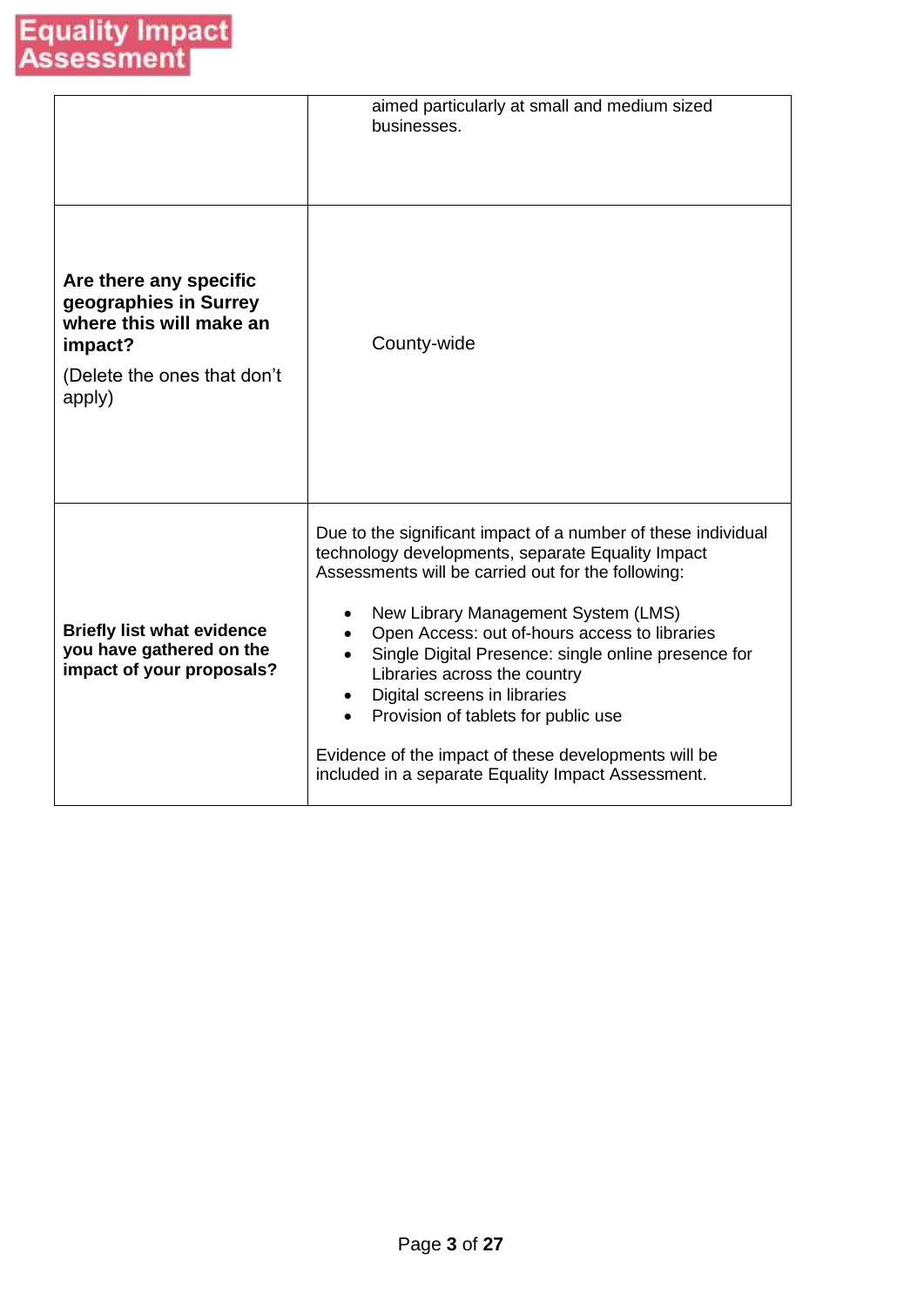## **2. Service Users / Residents**

There are 10 protected characteristics to consider in your proposal. These are:

- 1. Age including younger and older people
- 2. Disability
- 3. Gender reassignment\*
- 4. Pregnancy and maternity\*
- 5. Race including ethnic or national origins, colour or nationality\*
- 6. Religion or belief including lack of belief\*
- 7. Sex\*
- 8. Sexual orientation\*
- 9. Marriage/civil partnerships\*
- 10.Carers protected by association\*

Though not included in the Equality Act 2010, Surrey County Council recognises that socio-economic disadvantage is a significant contributor to inequality across the County and therefore regards this as an additional factor.

\* We do not believe there is any impact for gender reassignment, pregnancy and maternity, race, religion, sex, sexual orientation and marriage/civil partnerships, and carers protected by association; should an impact arise this will be included in the updated version of the EIA.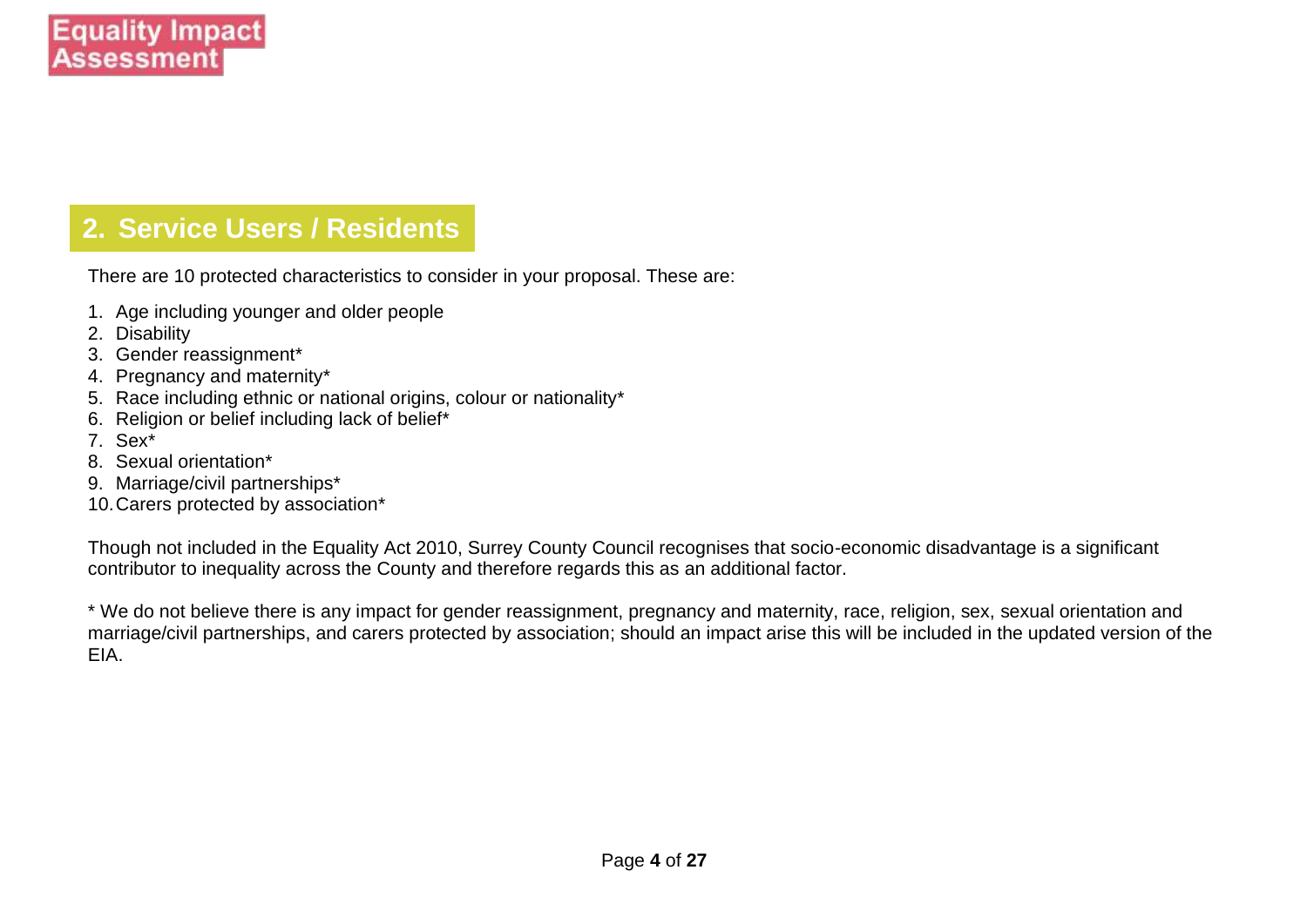### **Equality Impact** Assessment

#### **AGE**

**What information (data) do you have on affected service users/residents with this characteristic?**

| The total population of Surrey can be broken down as below: |  |                                          |  |                                          |  |                                           |
|-------------------------------------------------------------|--|------------------------------------------|--|------------------------------------------|--|-------------------------------------------|
| <b>Total Population</b>                                     |  | Aged $0-15$                              |  | Working age population                   |  | Aged $65+$                                |
| 1,189,935                                                   |  | 234,750                                  |  | 730,455                                  |  | 224,730                                   |
| 49.1% male: 50.9%<br>female                                 |  | 19.7% (South East average<br>$= 19.2\%)$ |  | 61.4% (South East average<br>$= 61.5\%)$ |  | 18.9% (South East average)<br>$= 19.3\%)$ |

[Source: Mid-Year Estimates (ONS) 2018]

Residents aged 65+ are set to grow in the next 5 years and the largest age-cohort growth will be among those aged 85+. This means we need to ensure that we support the needs of these residents, given the increase in their numbers and possible increased demand for library services and provision.

Current Library Membership – 300,190 Aged 65+ - 55,715 Aged 75+ - 28103

In the UK, 4.2 million people aged 65+ have never used the internet.

A quarter (26%) of people aged 65 to 74 and around three-fifths (61%) of people aged 75+ do not regularly use the internet.

- In the UK in 2016, 5.3 million adults have never used the internet while a further 0.9 million have used it, but not in the last 3 months.
- Among people aged 65+, 4.2 million have never used the internet and a further 0.5 million have used it, but not in the last 3 months. (Source: AgeUK - *The Internet and Older People in the UK – Key Statistics*, July 2016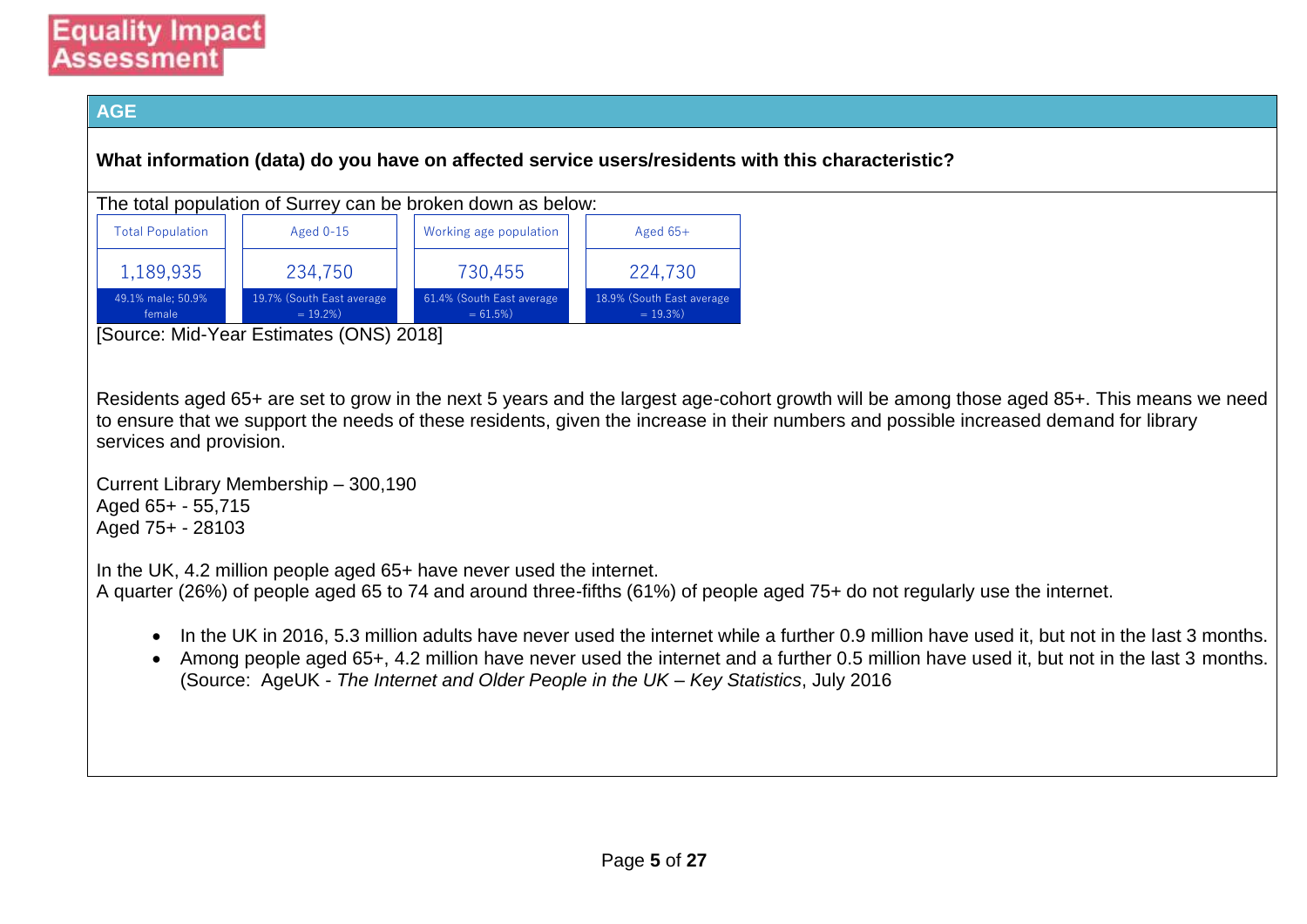# **Equality Impact**<br>Assessment

| <b>Impacts</b><br>(Please tick or<br>specify)                                                                                                                                                      | Positive                                                                                                                                      |                                                                                                                                                 | Negative                                                                                                                                                                                                                                                                                                                                                                                                                                                                                                    | <b>Both</b>                                | $\sqrt{}$                                        |
|----------------------------------------------------------------------------------------------------------------------------------------------------------------------------------------------------|-----------------------------------------------------------------------------------------------------------------------------------------------|-------------------------------------------------------------------------------------------------------------------------------------------------|-------------------------------------------------------------------------------------------------------------------------------------------------------------------------------------------------------------------------------------------------------------------------------------------------------------------------------------------------------------------------------------------------------------------------------------------------------------------------------------------------------------|--------------------------------------------|--------------------------------------------------|
| <b>Impacts identified</b>                                                                                                                                                                          |                                                                                                                                               | <b>Supporting evidence</b>                                                                                                                      | How will you<br>maximise<br>positive/minimise<br>negative impacts?                                                                                                                                                                                                                                                                                                                                                                                                                                          | When will<br>this be<br>implemented<br>by? | Owner                                            |
| What impacts have you<br><i>identified?</i>                                                                                                                                                        |                                                                                                                                               | What are you basing this on?                                                                                                                    | Actions to mitigate or<br>enhance impacts                                                                                                                                                                                                                                                                                                                                                                                                                                                                   | Due date                                   | Who is<br>responsible<br>for this?               |
| The introduction a new<br>library management<br>public catalogue could<br>old system: the same<br>functions (borrowing,<br>renewing, reserving,<br>different on the self-<br>the public catalogue. | system for accessing the<br>potentially confuse people<br>who are used to using the<br>returning items) will look<br>service terminals and on | <b>Library Services for Older People: Good Practice</b><br>Guide, from SEAPN (The Network for Tackling Social<br><b>Exclusion in Libraries)</b> | The existing network<br>of library staff and<br><b>Digital Buddy</b><br>volunteers will be<br>trained and<br>mobilised to help<br>people with the new<br>interface. In<br>addition, Tech<br><b>Angels and Carers</b><br>Workshops will<br>provide support for<br>older residents by<br>enabling and<br>assisting them with<br>the use of digital<br>technology. Tech<br>Angels is a project<br>with the NHS and<br>the Surrey Coalition<br>which lends tablets<br>and other devices to<br>people struggling | December<br>2021                           | <b>Helen Leech</b><br>and Christine<br>Ganderton |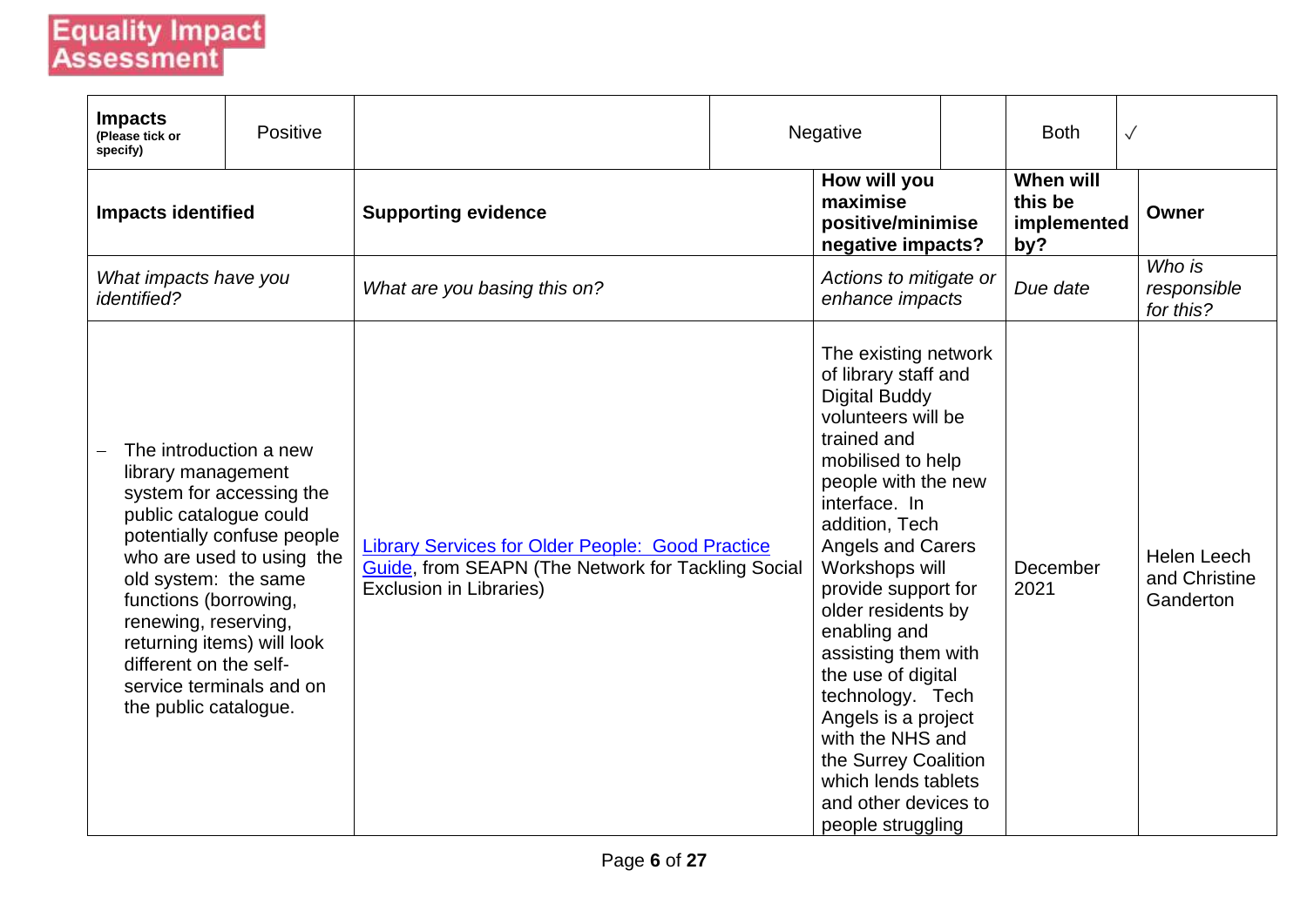|  | with mental health      |  |
|--|-------------------------|--|
|  | issues and supports     |  |
|  | them in using the       |  |
|  | technology. The         |  |
|  | <b>Carers Workshops</b> |  |
|  | will bring together a   |  |
|  | range of suppliers      |  |
|  | and organisations       |  |
|  | developing new          |  |
|  | technologies to help    |  |
|  | people stay             |  |
|  | independent for         |  |
|  | longer and will         |  |
|  | include a focus on      |  |
|  | the new Library         |  |
|  | Management              |  |
|  | System.                 |  |
|  |                         |  |
|  |                         |  |
|  | We will work with our   |  |
|  | partner organisations   |  |
|  | such as Age UK and      |  |
|  | the Guildford           |  |
|  | Diocese to ensure       |  |
|  | we explore different    |  |
|  | ways to engage          |  |
|  | older people.           |  |
|  |                         |  |
|  | Training videos and     |  |
|  | instructions provided   |  |
|  | on how to use where     |  |
|  | possible.               |  |
|  |                         |  |
|  |                         |  |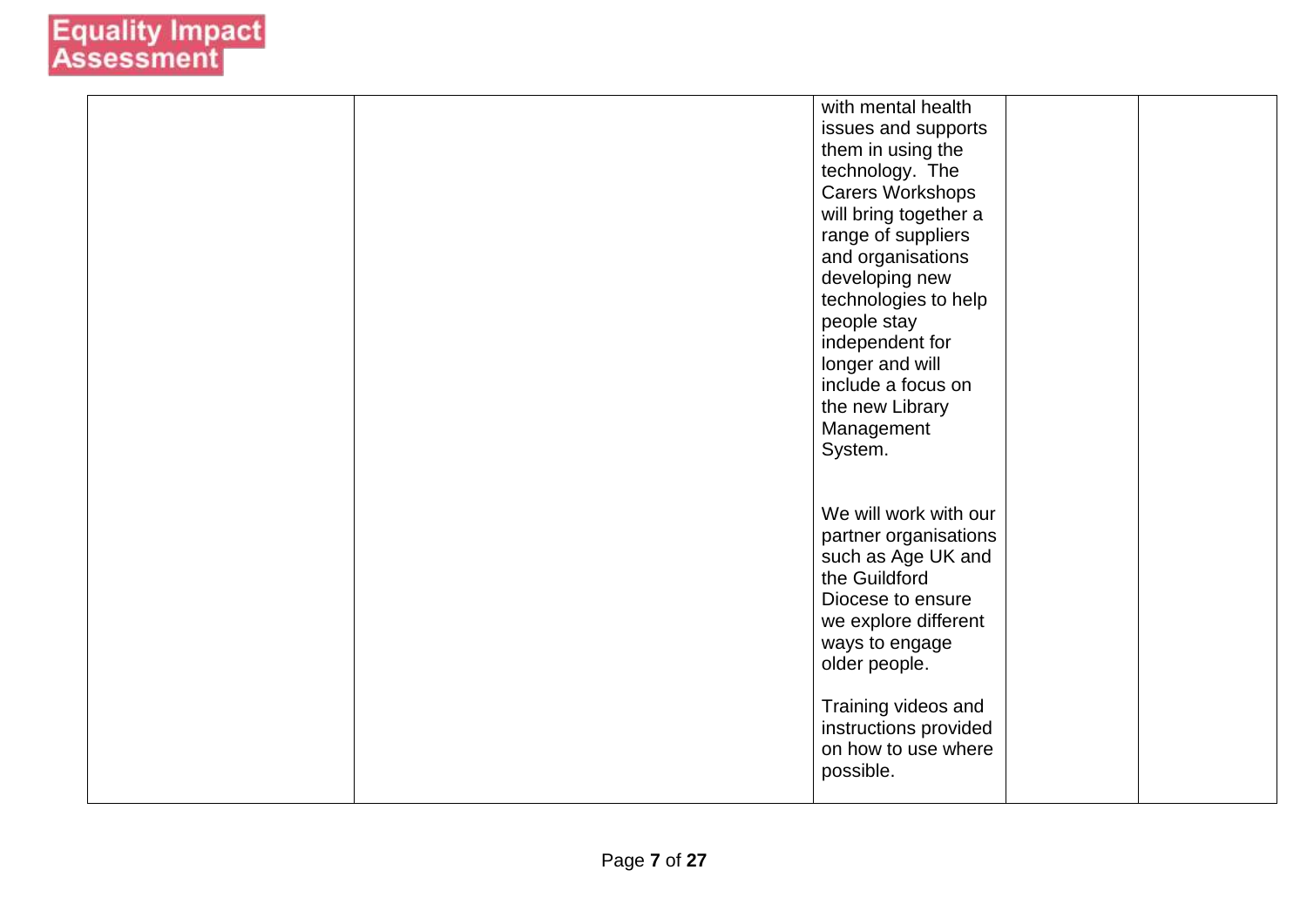| Redesigning the library<br>website could potentially<br>confuse people<br>accustomed to using the<br>current site: functions<br>which they are<br>accustomed to using will<br>look different, particularly<br>if they are using mobile<br>devices. | Introducing another World: Older People and Digital<br>Inclusion, from Age Concern | New website will be<br>designed with mobile<br>use in mind and<br>have accessibility<br>functionality built in<br>to match other parts<br>of the council's<br>website.<br>Staff training, based<br>on the CILIP<br>Workforce<br>Development<br>training and the<br><b>Libraries Connected</b><br>Six Steps training<br>which helps staff to<br>help people with<br>visual impairments,<br>will be provided to<br>ensure that the<br>impact of this<br>change is<br>recognised and<br>understood so that<br>they can support<br>customers<br>effectively. This will<br>also enable staff to<br>signpost customers<br>to support resources<br>available to them<br>such as 'Learn My<br>Way'. Learn My Way | January 2021 | <b>Helen Leech</b><br>and Christine<br>Ganderton |
|----------------------------------------------------------------------------------------------------------------------------------------------------------------------------------------------------------------------------------------------------|------------------------------------------------------------------------------------|----------------------------------------------------------------------------------------------------------------------------------------------------------------------------------------------------------------------------------------------------------------------------------------------------------------------------------------------------------------------------------------------------------------------------------------------------------------------------------------------------------------------------------------------------------------------------------------------------------------------------------------------------------------------------------------------------------|--------------|--------------------------------------------------|
|----------------------------------------------------------------------------------------------------------------------------------------------------------------------------------------------------------------------------------------------------|------------------------------------------------------------------------------------|----------------------------------------------------------------------------------------------------------------------------------------------------------------------------------------------------------------------------------------------------------------------------------------------------------------------------------------------------------------------------------------------------------------------------------------------------------------------------------------------------------------------------------------------------------------------------------------------------------------------------------------------------------------------------------------------------------|--------------|--------------------------------------------------|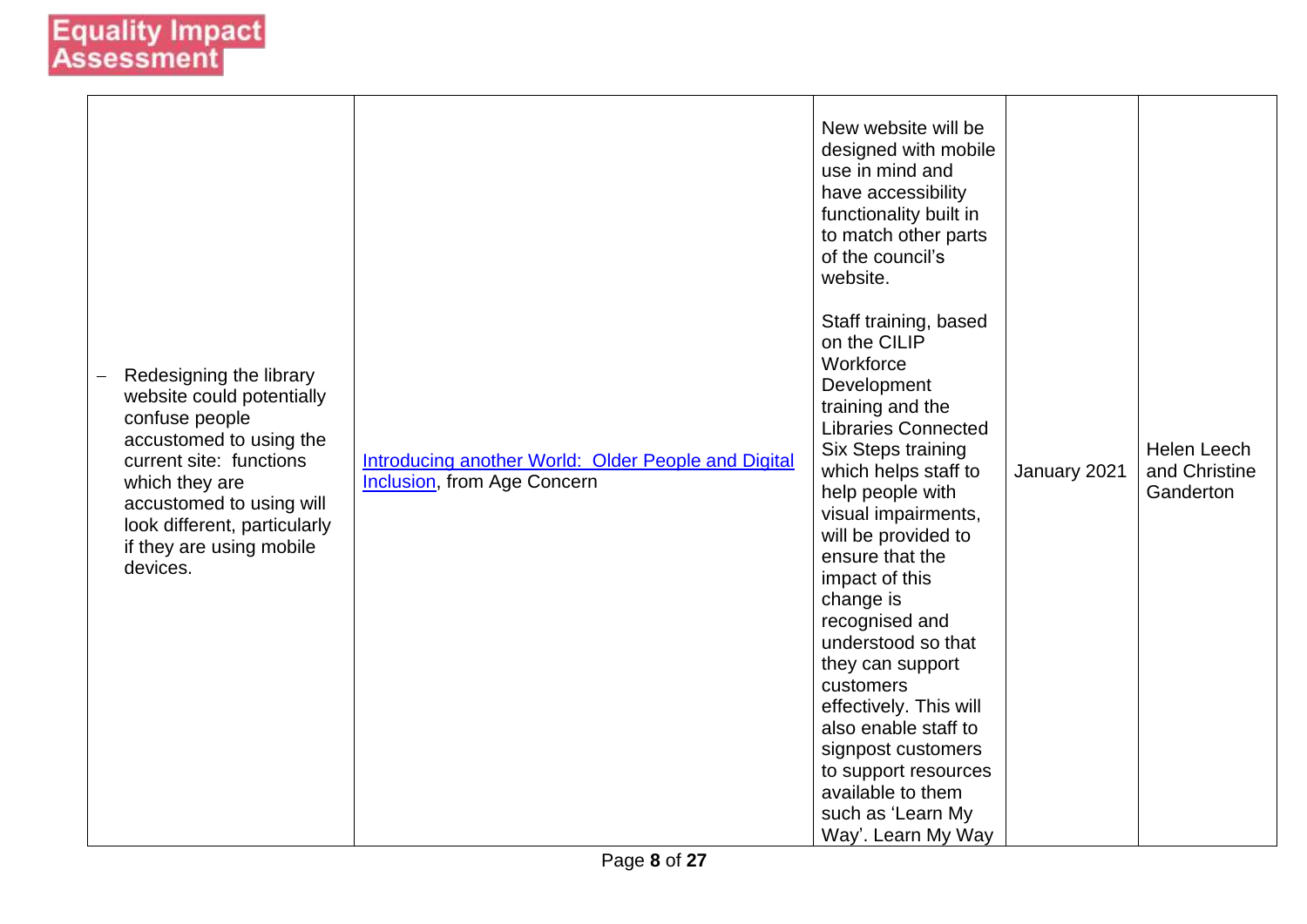|                                                                                                                                                                                                                 |                                                                                                                                                         | is a website of free<br>online courses, built<br>by Good Things<br>Foundation to help<br>people develop their<br>digital skills, thereby<br>increasing their<br>confidence in using<br>new library<br>technologies.                                                                       |                  |                                           |
|-----------------------------------------------------------------------------------------------------------------------------------------------------------------------------------------------------------------|---------------------------------------------------------------------------------------------------------------------------------------------------------|-------------------------------------------------------------------------------------------------------------------------------------------------------------------------------------------------------------------------------------------------------------------------------------------|------------------|-------------------------------------------|
|                                                                                                                                                                                                                 |                                                                                                                                                         | Library staff,<br>volunteers, including<br>the Digital Buddies<br>and Tech Angels<br>(see above) will be<br>trained to support<br>people.                                                                                                                                                 |                  |                                           |
| The introduction of "Open<br>Access", where people<br>swipe themselves into<br>libraries out of hours, may<br>present a challenge for<br>some older people, as it<br>involves using self-service<br>technology. | A number of case studies including: Open Library<br>Plus: Sharing the Library Key and Review of the<br>Open Library Plus Concept in UK Public Libraries | We will be putting<br>together a full EIA<br>specifically for the<br><b>Open Access</b><br>project. We will work<br>with our partners<br>such as Surrey<br><b>County Council</b><br>Property Services,<br>and Age UK<br>(Surrey), to ensure<br>risks are mitigated,<br>that processes for | December<br>2021 | Helen Leech<br>and Christine<br>Ganderton |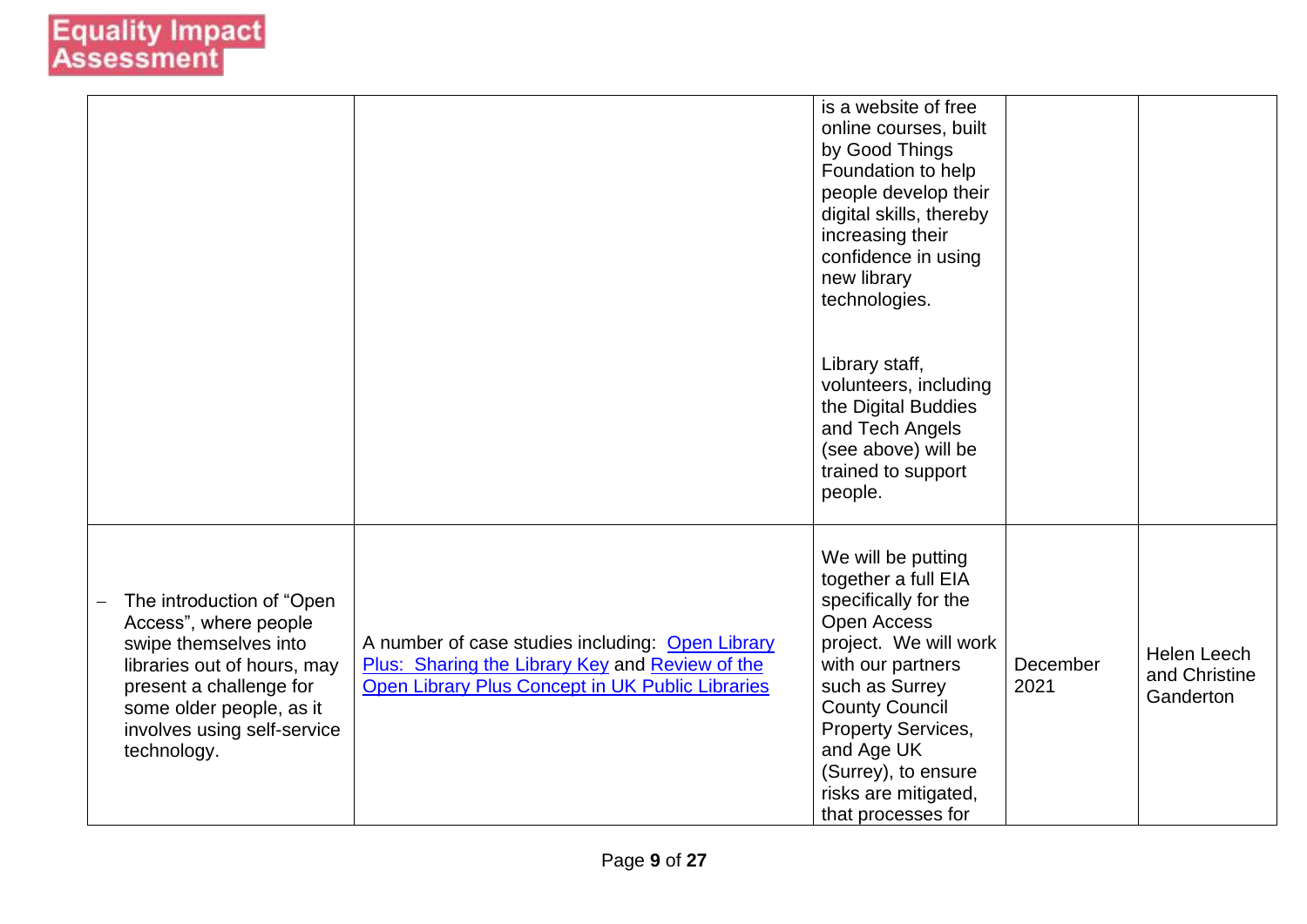|                                                                                                                                                                                                                                                                                                                                                                                                     |                                                                                                                                                                                                                                                                                    | using the Open<br>Access libraries are<br>clear and safe to<br>use, and provide<br>appropriate support.<br>Promotion of open<br>access technology<br>with training and<br>instructions provided<br>to people who sign<br>up.                                                                                                                                                                                                             |         |                                           |
|-----------------------------------------------------------------------------------------------------------------------------------------------------------------------------------------------------------------------------------------------------------------------------------------------------------------------------------------------------------------------------------------------------|------------------------------------------------------------------------------------------------------------------------------------------------------------------------------------------------------------------------------------------------------------------------------------|------------------------------------------------------------------------------------------------------------------------------------------------------------------------------------------------------------------------------------------------------------------------------------------------------------------------------------------------------------------------------------------------------------------------------------------|---------|-------------------------------------------|
| Young people between 8<br>and 16 will benefit from<br>specific tailored, improved<br>provision and access to<br>digital and educational<br>activities to support<br>literacy, learning and<br>knowledge development -<br>particularly those who are<br>home-schooled or outside<br>mainstream education<br>settings, including access<br>to technology such as 3D<br>printers and 'maker<br>spaces' | Research undertaken between 2015 and 2017<br>showed that young people's skills were enhanced by<br>participation in extracurricular clubs around Science,<br>Technology, Engineering and Maths. (How after-<br>school coding clubs can benefit pupils (headteacher-<br>update.com) | We will continue to<br>actively promote<br>activities to young<br>people who do not<br>have access to<br>Technology, Coding<br>or Science and<br>Computing<br>opportunities through<br>mainstream<br>education settings<br>through our<br>networks, using our<br>network of partners<br>who work with<br>children in this area:<br>to include the<br>informal home<br>schooling networks,<br>social enterprises,<br>the third sector and | Ongoing | Helen Leech<br>and Christine<br>Ganderton |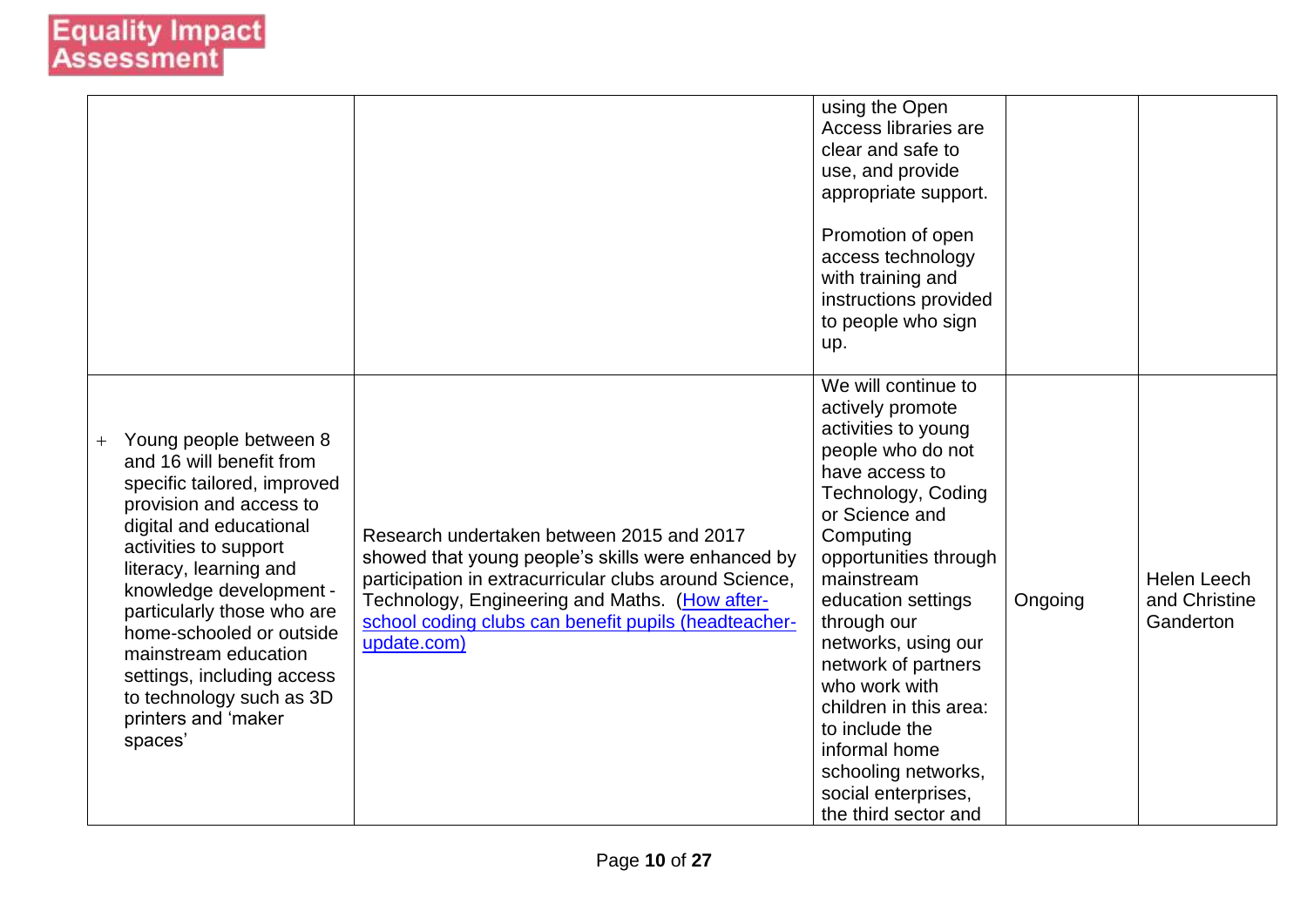|               |                                                                                                                                                                                                                                                                                                                          |                                                                                                                                                                                                                                                                                                                                                                                                                                                                                                                                                                                                                                                                                                                                                                          | <b>Surrey County</b><br>Council's own<br>providers (such as<br><b>Access to</b><br>Education).                                                                                                                                                                                                                                                                                                                                            |                |                                                  |
|---------------|--------------------------------------------------------------------------------------------------------------------------------------------------------------------------------------------------------------------------------------------------------------------------------------------------------------------------|--------------------------------------------------------------------------------------------------------------------------------------------------------------------------------------------------------------------------------------------------------------------------------------------------------------------------------------------------------------------------------------------------------------------------------------------------------------------------------------------------------------------------------------------------------------------------------------------------------------------------------------------------------------------------------------------------------------------------------------------------------------------------|-------------------------------------------------------------------------------------------------------------------------------------------------------------------------------------------------------------------------------------------------------------------------------------------------------------------------------------------------------------------------------------------------------------------------------------------|----------------|--------------------------------------------------|
| $+$<br>$^{+}$ | Introduction of new public<br>catalogue should make it<br>easier for residents of all<br>ages to access digital<br>content providing<br>improved access to a<br>wider range of materials                                                                                                                                 | The new public catalogue is in the process of being<br>rolled out by the supplier (Solus). Itt and has been<br>designed to be accessible. Previews of the new<br>product demonstrate that it will improve access to<br>print books, ebooks, and e-audiobooks for all<br>equalities groups.                                                                                                                                                                                                                                                                                                                                                                                                                                                                               | Promote the<br>changes to the<br>public catalogue<br>through email and<br>social media and in<br>branch.                                                                                                                                                                                                                                                                                                                                  | Summer<br>2021 | <b>Helen Leech</b><br>and Christine<br>Ganderton |
| $+$           | Creation of a "targeted"<br>service offer based on<br>individual community<br>needs identified in relation<br>to different age groups<br>such as under 18s and<br>over 75s can be provided<br>through increasing digital<br>services and utilising new<br>technology such as Open<br><b>Access and Tablet</b><br>devices | Library and Cultural Services Strategy 2020-2025<br>outlines 5 Strategic Objectives to meet the needs of<br>people in Surrey. The community profile data<br>analysis on Surrey communities, which supports the<br>strategy highlights the need to target the service to<br>respond to children and young people and older<br>adults (aged 75+) in particular<br><b>Libraries Connected Universal offers:</b><br>https://www.librariesconnected.org.uk/page/universal-<br>library-offers and the outcomes in the Libraries<br><b>Deliver National Strategy:</b><br>https://www.gov.uk/government/publications/libraries-<br>deliver-ambition-for-public-libraries-in-england-2016-<br>to-2021/libraries-deliver-ambition-for-public-libraries-<br>in-england-2016-to-2021 | The Library Service<br>Restructure means<br>that staff roles with<br>responsibility for<br>audience<br>development and<br>understanding<br>community needs<br>will be introduced.<br>Promotion of<br>services to target<br>audiences both<br>online and in branch<br>and the co-design<br>process of<br>understanding the<br>needs of residents<br>will be used.<br>Expansion of digital<br>activities and events<br>throughout the year. | Summer<br>2021 | <b>Helen Leech</b><br>and Christine<br>Ganderton |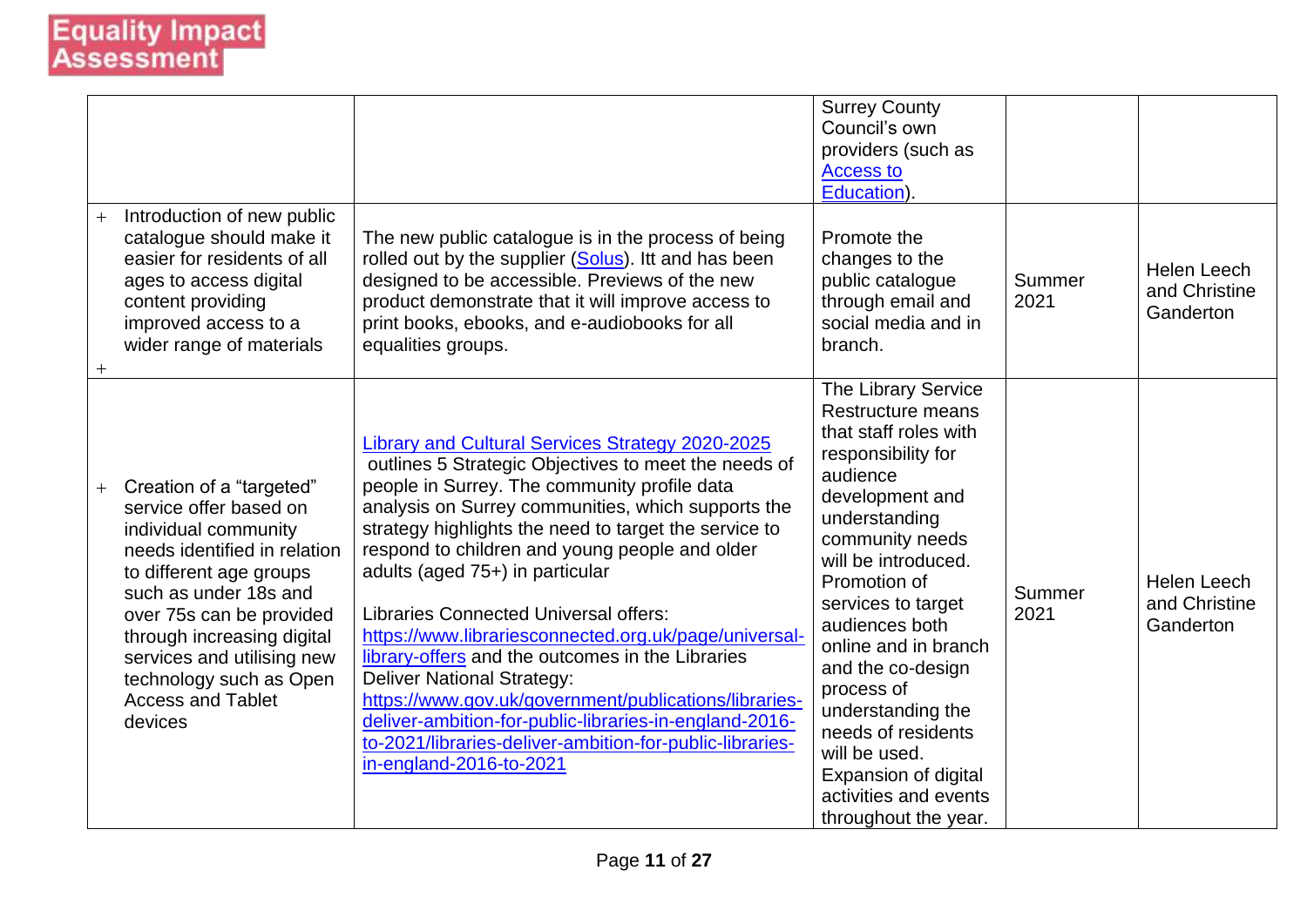| $^{+}$ | Improved digital<br>technology will help<br>deliver national universal<br>offer outcomes on a local<br>basis to people of specific<br>age groups - specifically<br>Children's promise to<br>children and young<br>people.                                                                                                                   | The Universal Offers are the key service offers of<br>all national public libraries launched in 2013 to<br>demonstrate the power of public libraries to enrich<br>the lives of individuals and their<br>communities. Universal Library Offers   Libraries<br><b>Connected</b><br>https://www.librariesconnected.org.uk/universal-<br>offers/childrens-promise                              | Programmes of<br>events and activities<br>delivered in a co-<br>ordinated way<br>building upon the<br>increase in digital<br>activities that have<br>taken place over the<br>last 6 months since<br>there was a national<br>lockdown. This<br>includes events<br>delivered via social<br>media such as story<br>times and Lego<br>Clubs and improved<br>access to digital<br>resources through<br>improvements to the<br>website and library<br>apps. | On-going                 | Helen Leech                                      |
|--------|---------------------------------------------------------------------------------------------------------------------------------------------------------------------------------------------------------------------------------------------------------------------------------------------------------------------------------------------|--------------------------------------------------------------------------------------------------------------------------------------------------------------------------------------------------------------------------------------------------------------------------------------------------------------------------------------------------------------------------------------------|-------------------------------------------------------------------------------------------------------------------------------------------------------------------------------------------------------------------------------------------------------------------------------------------------------------------------------------------------------------------------------------------------------------------------------------------------------|--------------------------|--------------------------------------------------|
| $+$    | Introduction of Open<br>Access will allow people<br>from all ages to access<br>libraries for longer hours.<br>This will enable more<br>targeted, tailored services<br>to be delivered to children<br>and young people and<br>older adults (aged 75+), in<br>individual communities.<br>For example, events and<br>activities aimed at young | Community Profile analysis within the Library and<br><b>Cultural Services Strategy 2020-2025</b><br>concludes that any targeting should be based upon<br>the priority groups which include children and young<br>people and older adults (aged 75+).<br>Designing Libraries - Open all hours<br>Library and Cultural Services Strategy 2020-2025<br>which outlines 5 Strategic Objectives. | Design programmes<br>of events and<br>activities in<br>collaboration with<br>individual<br>communities that<br>utilise libraries when<br>communities need<br>them. Promote Open<br>Access technology<br>and what it can do to<br>support community<br>cohesion, by                                                                                                                                                                                    | From 2021<br>onwards TBC | <b>Helen Leech</b><br>and Christine<br>Ganderton |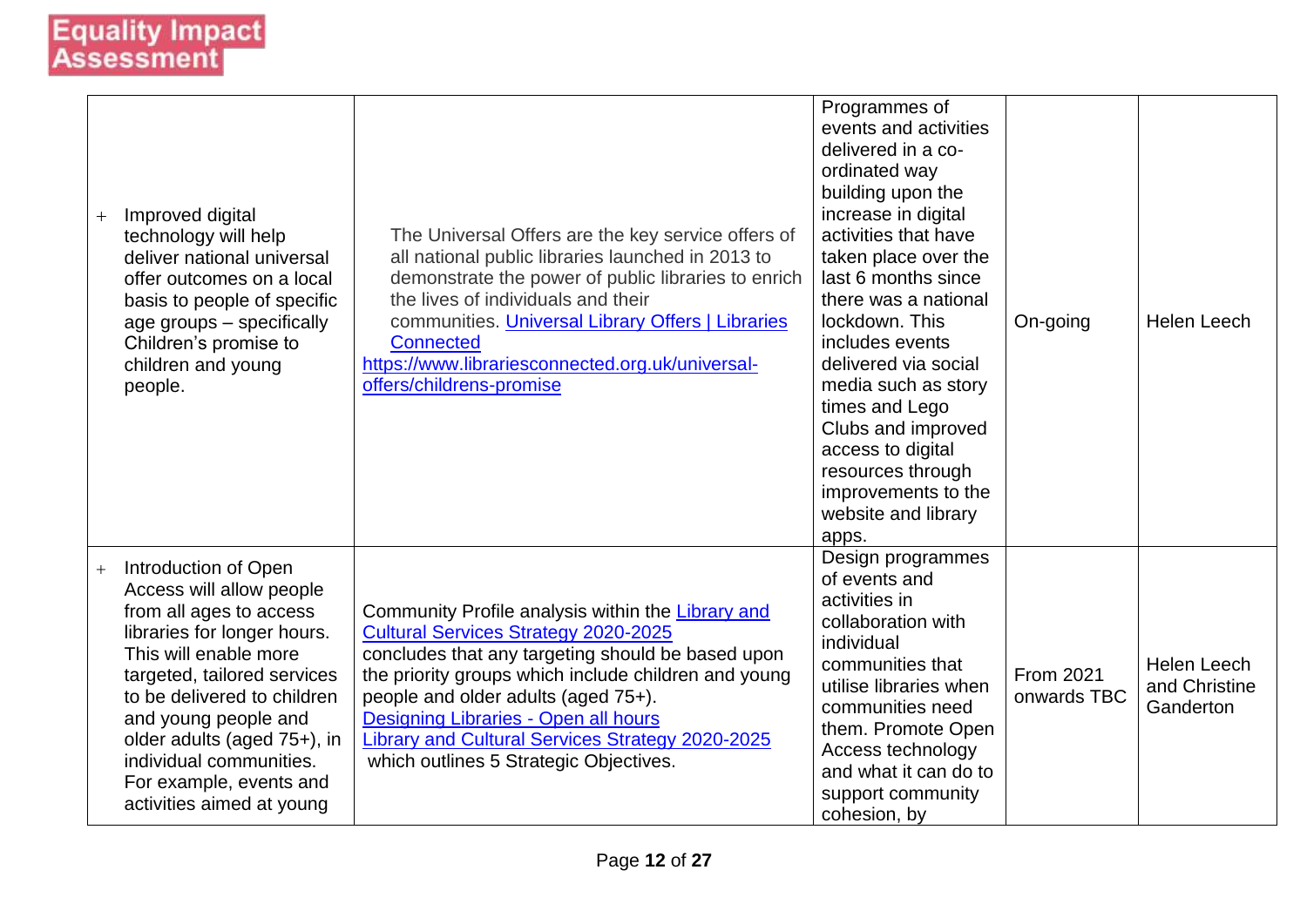# **Equality Impact**<br>Assessment

| people that take place in<br>the evenings.                                                                                                                                                                                                               |                                                                                                                                                         | providing after-hours<br>spaces for events<br>and meetings.                                                                                                                                                                                                          |                                 |                                                  |  |  |
|----------------------------------------------------------------------------------------------------------------------------------------------------------------------------------------------------------------------------------------------------------|---------------------------------------------------------------------------------------------------------------------------------------------------------|----------------------------------------------------------------------------------------------------------------------------------------------------------------------------------------------------------------------------------------------------------------------|---------------------------------|--------------------------------------------------|--|--|
| Introduction of Open<br>$+$<br>Access will allow residents<br>from all ages to access<br>libraries technology,<br>including public PCs for<br>longer hours, enabling<br>increase digital access<br>and reduced digital<br>exclusion                      | Designing Libraries - Open all hours<br>Library and Cultural Services Strategy 2020-2025<br>which outlines 5 Strategic Objectives.                      | Promote Open<br>Access technology<br>and the opportunities<br>it provides for people<br>to access services<br>when they need<br>them                                                                                                                                 | <b>From 2021</b><br>onwards TBC | <b>Helen Leech</b><br>and Christine<br>Ganderton |  |  |
| Introduction of Open<br>Access technology may<br>discourage residents<br>under the age of 18 from<br>visiting the library. Library<br>authorities normally<br>prevent young people<br>under 18 from visiting the<br>library after hours on their<br>own. | A number of case studies including: Open Library<br>Plus: Sharing the Library Key and Review of the<br>Open Library Plus Concept in UK Public Libraries | Carefully review<br>terms and conditions<br>to encourage all<br>ages to use library in<br>line with<br>safeguarding and<br>Health & Safety<br>advice.<br>Engage with<br>communities through<br>the co-design<br>process to promote<br>use and set sensible<br>limits | <b>From 2021</b><br>onwards TBC | Helen Leech<br>and Christine<br>Ganderton        |  |  |
| What other changes is the council planning/already in place that may affect the same groups of residents?<br>Are there any dependencies decisions makers need to be aware of?                                                                            |                                                                                                                                                         |                                                                                                                                                                                                                                                                      |                                 |                                                  |  |  |
| None identified                                                                                                                                                                                                                                          |                                                                                                                                                         |                                                                                                                                                                                                                                                                      |                                 |                                                  |  |  |
|                                                                                                                                                                                                                                                          | Any negative impacts that cannot be mitigated? Please identify impact and explain why                                                                   |                                                                                                                                                                                                                                                                      |                                 |                                                  |  |  |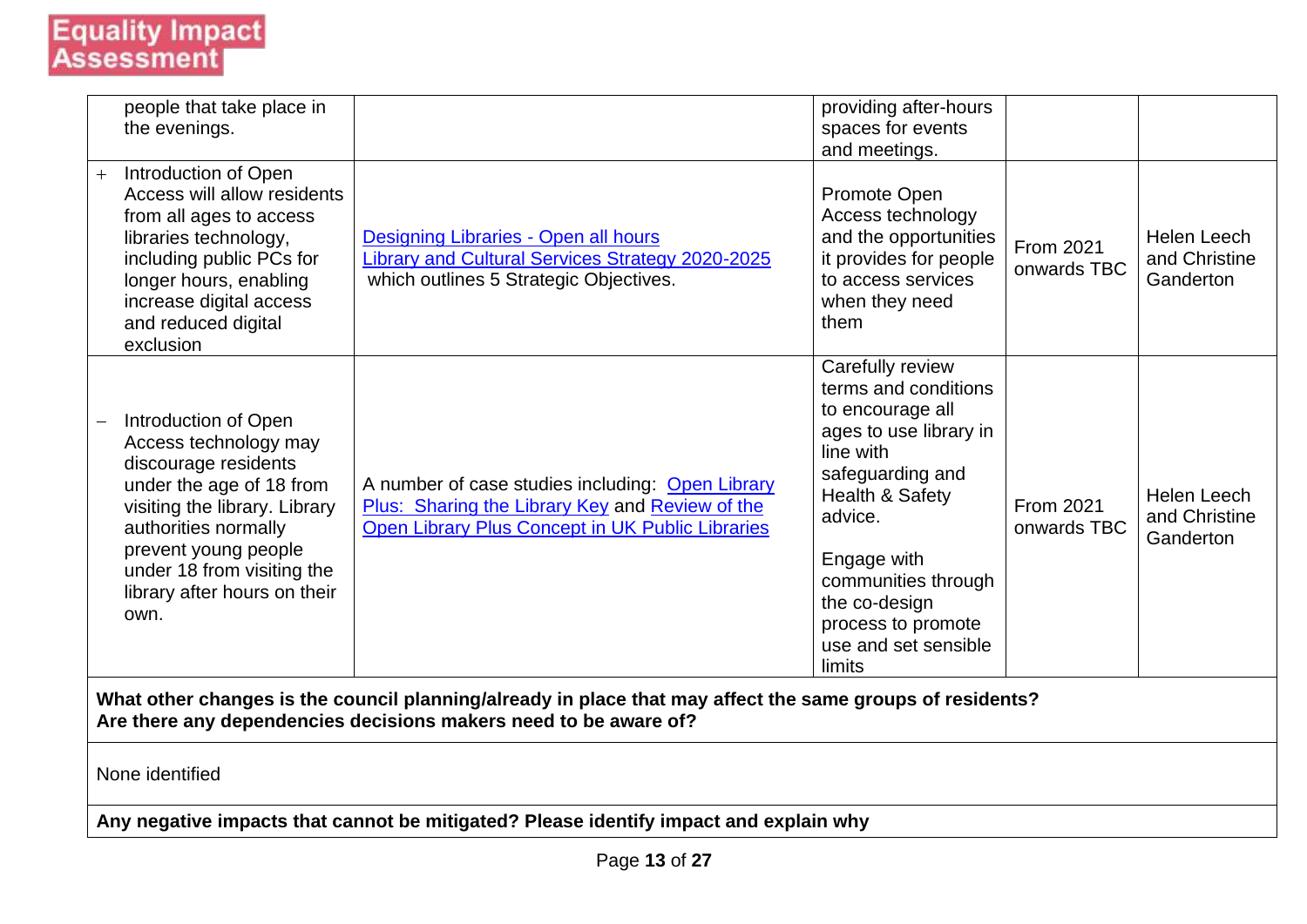| None identified |  |
|-----------------|--|
|-----------------|--|

#### **Disability**

**What information (data) do you have on affected service users/residents with this characteristic?**

The Department for Work & Pensions (April 2020) gives the following breakdown of three measures of disability - those claiming Attendance Allowance, Personal Independence Payments and Disability Living Allowance:

| Attendance Allowance claimants<br>$(Nov-19)$    | Personal Independence Payment (PIP)<br>$(Apr-20)$ | PIP Males (Apr-20)                                                                   | PIP Females (Apr-20)                                |
|-------------------------------------------------|---------------------------------------------------|--------------------------------------------------------------------------------------|-----------------------------------------------------|
| 25,665                                          | 21,930                                            | 10,260                                                                               | 11,670                                              |
| 11.4% of people (South East= 11.8%)             | 3.0% of people (South East= 4.3%)                 | 2.8% of males (South East= 4.0%)                                                     | 3.2% of females (South East= 4.6%)                  |
| PIP with mental health conditions<br>$(Apr-20)$ | PIP with respiratory disease (Apr-20)             | Households on Universal Credit - Limited Capability for Work<br>Entitlement (Feb-20) | Disability Living Allowance claimants<br>$(Nov-19)$ |
| 8.675                                           | 695                                               | 2.225                                                                                | 19,095                                              |
| 1.2% of people (South East= $1.6\%$ )           | $0.1\%$ of people (South East= $0.2\%$ )          | 0.5% of households (South East= 0.9%)                                                | 1.6% of people (South East= 2.0%)                   |

Attendance Allowance is payable to people over the age of 65 who are so severely disabled, physically or mentally, that they need a great deal of help with personal care or supervision. Until April 2013, Disability Living Allowance was payable to children and adults in or out of work who are below the age of 65 and who were disabled and required help with personal care or had walking difficulties. It is a non-means tested benefit, which means it is not affected by income. From April 2013 Personal Independence Payments (PIP) have been introduced to replace Disability Living Allowance for all new claimants. PIP helps with some of the extra costs caused by long-term disability, ill-health or terminal ill-health.

| Number of people living in health deprivation 'hotspots' (Indices<br>of Deprivation 2015) |  | People with a limiting long-term illness (Census 2011) | People aged 16-64 with a limiting long-term illness<br>(Census 2011) |
|-------------------------------------------------------------------------------------------|--|--------------------------------------------------------|----------------------------------------------------------------------|
| l,551                                                                                     |  | .53.350                                                | 61,305                                                               |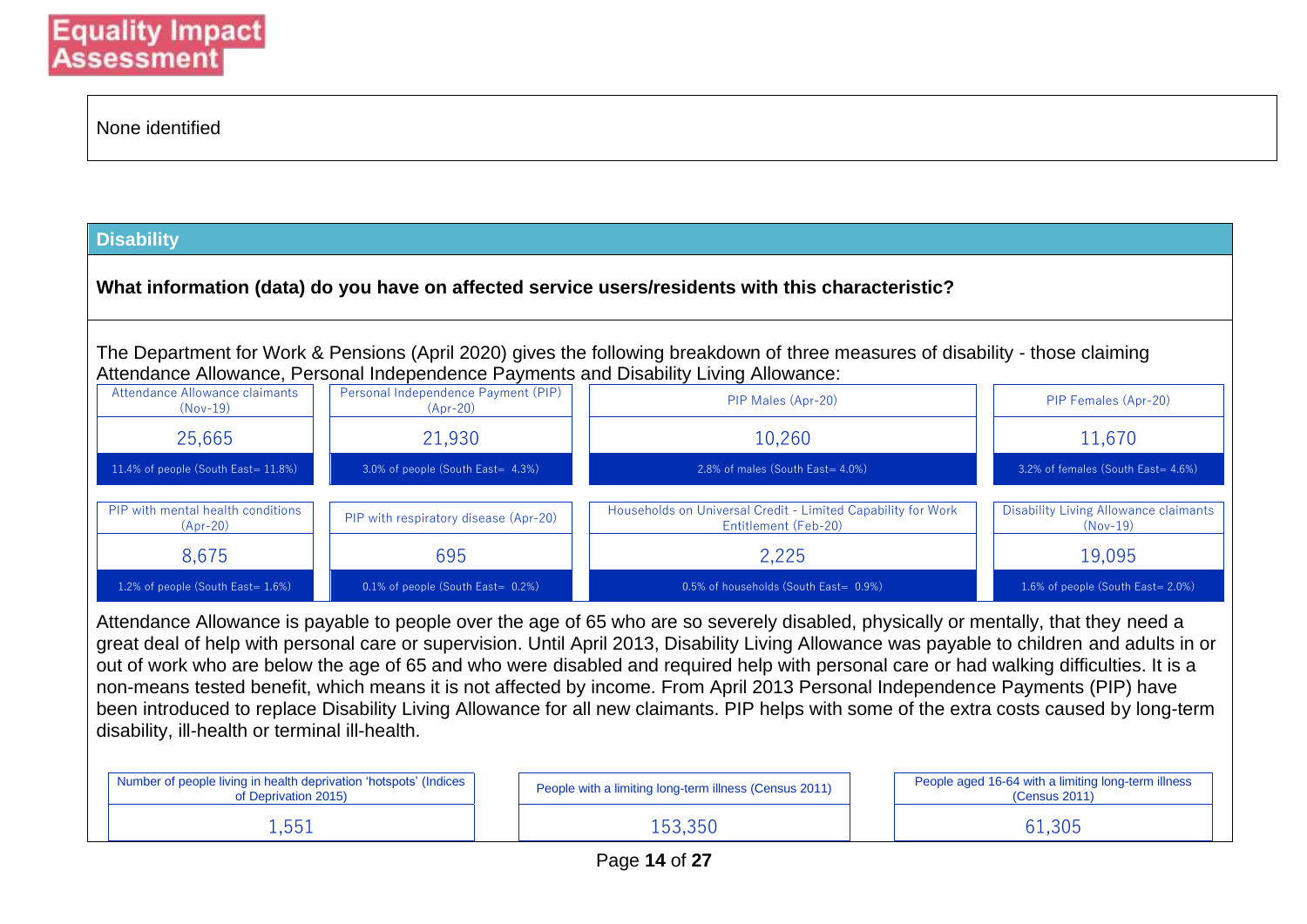0.1% (South East average = 6.4%) 13.5% (South East= 15.7%) 8.5% (South East= 10.6%)

Whilst these figures show that numbers of residents in Surrey with a disability are lower than the average for the South East region, there are still a noticeable number of residents who need additional support due to a disability or long-term illness. In particular, the Office for National Statistics shows that disabled people are less likely to have used the internet (68%) than non-disabled people (92%).

The Library Management System's borrower database does not collect any information relating to disabilities. However, The Reading Agency collected national figures in 2017 which showed that adults with a limiting disability had marginally higher rates of library attendance than those with no limiting disability (34% compared to 32%).

| <b>Impacts</b><br>(Please tick or<br>specify)                                                                                                                             | Positive                                                                                                                                                                                                |                                                                                                                                                                                                                                                                      | Negative                                                                                                                                                                                                                                                    | <b>Both</b>                                | $\checkmark$                                 |
|---------------------------------------------------------------------------------------------------------------------------------------------------------------------------|---------------------------------------------------------------------------------------------------------------------------------------------------------------------------------------------------------|----------------------------------------------------------------------------------------------------------------------------------------------------------------------------------------------------------------------------------------------------------------------|-------------------------------------------------------------------------------------------------------------------------------------------------------------------------------------------------------------------------------------------------------------|--------------------------------------------|----------------------------------------------|
| <b>Impacts identified</b>                                                                                                                                                 |                                                                                                                                                                                                         | <b>Supporting evidence</b>                                                                                                                                                                                                                                           | How will you<br>maximise<br>positive/minimise<br>negative<br>impacts?                                                                                                                                                                                       | When will<br>this be<br>implemented<br>by? | Owner                                        |
| What impacts have you<br><i>identified?</i>                                                                                                                               |                                                                                                                                                                                                         | What are you basing this on?                                                                                                                                                                                                                                         | Actions to mitigate<br>or enhance<br>impacts                                                                                                                                                                                                                | Due date                                   | Who is<br>responsible<br>for this?           |
| which will take place in<br>the Library service will<br>new technology:<br>they can support<br>customers better, the<br>creation of a Digital<br><b>Champions Network</b> | The digital improvements<br>increase our customers'<br>confidence in the use of<br>specifically the focus on<br>staff digital skills so that<br>across Surrey to support<br>residents, and the delivery | Public libraries enable customers to get online, use<br>their devices and increase independence by<br>promoting and educating customers of the benefits of<br>the use of new technology.<br>ACE_Libraries_welcome_everyone_report_July18.pdf<br>(artscouncil.org.uk) | Library staff, Tech<br>Angels, Carers<br>Workshops and<br>the Digital Buddies<br>network will<br>provide support for<br>customers with<br>disabilities by<br>supporting and<br>assisting them with<br>the use of digital<br>technology,<br>increasing their | December<br>2021                           | Helen<br>Leech and<br>Christine<br>Ganderton |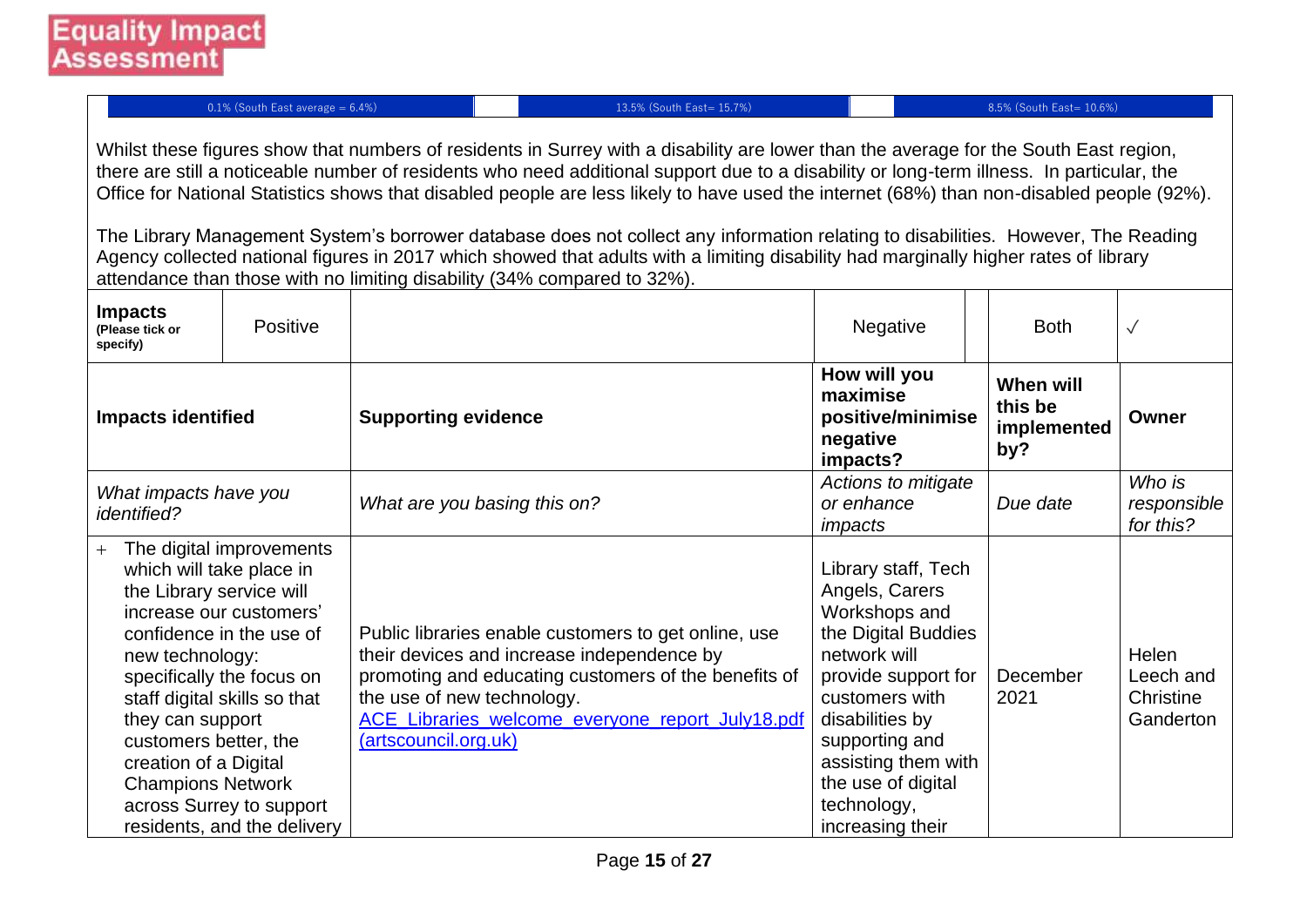| of events and workshops<br>around digital skills,<br>specifically for young and<br>older people.                                                                             |                                                                                                                                                      | digital skills and<br>enabling<br>independent living.                                                                                                                                      |                |                                              |
|------------------------------------------------------------------------------------------------------------------------------------------------------------------------------|------------------------------------------------------------------------------------------------------------------------------------------------------|--------------------------------------------------------------------------------------------------------------------------------------------------------------------------------------------|----------------|----------------------------------------------|
|                                                                                                                                                                              |                                                                                                                                                      | These services will<br>actively be<br>promoted at<br>Libraries and on<br>social media<br>platforms.                                                                                        |                |                                              |
|                                                                                                                                                                              |                                                                                                                                                      | We will work with<br>our partner<br>organisations such<br>as Surrey Coalition<br>to ensure we<br>explore different<br>ways to engage<br>and gain interest in<br>our disabled<br>community. |                |                                              |
| The redesign of the library<br>website and the<br>introduction of a new<br>library catalogue could<br>potentially present<br>challenges to people with<br>sight impairments. | People with visual impairments are more likely to be<br>digitally excluded and have poor digital skills:<br>Tackling digital exclusion (rnib.org.uk) | Website redesign<br>will have<br>accessibility<br>features included<br>within it:<br><b>Accessibility -</b><br><b>Surrey County</b><br><b>Council</b><br>(surreycc.gov.uk)                 | Summer<br>2021 | Helen<br>Leech and<br>Christine<br>Ganderton |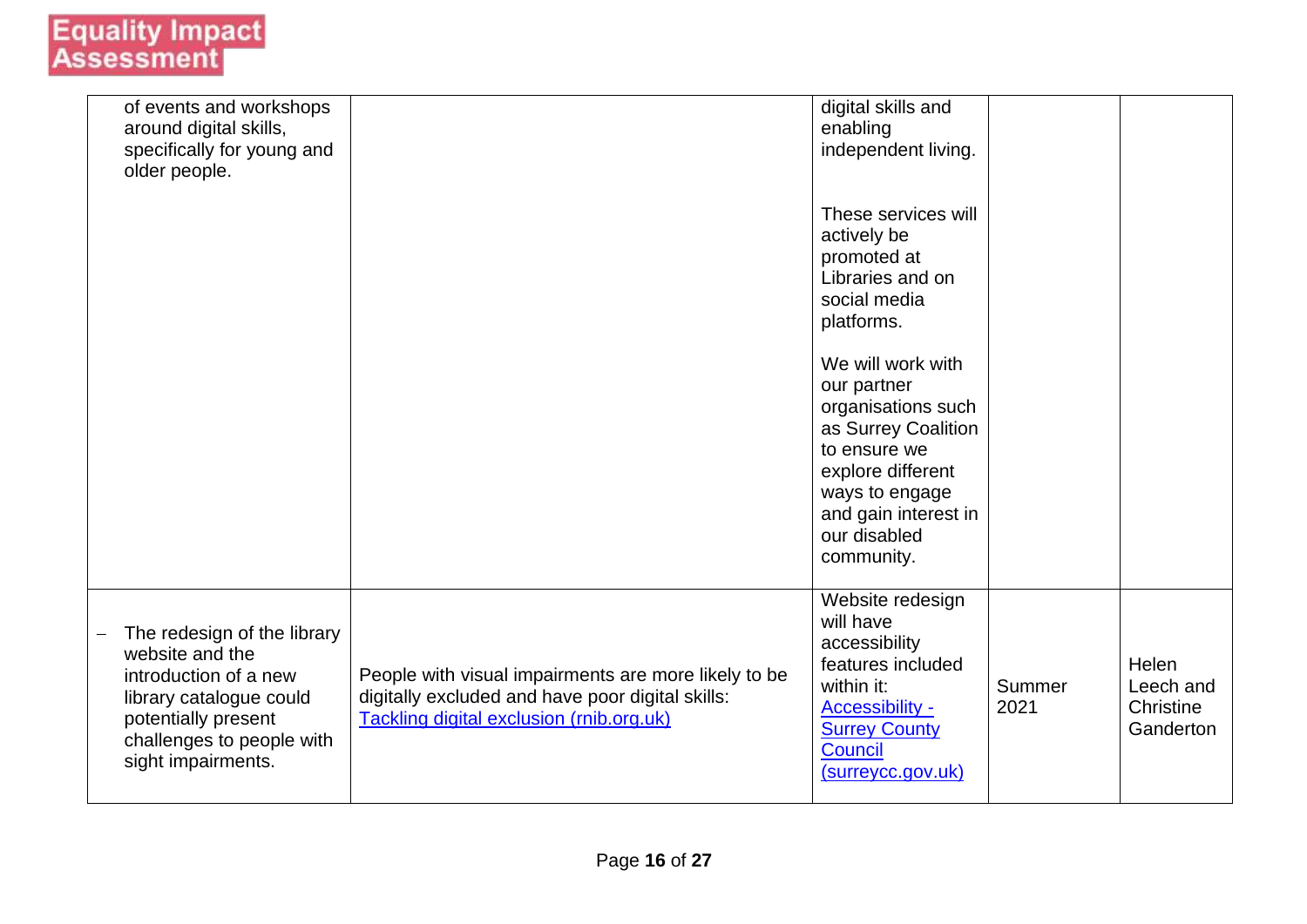| Library staff and       |  |
|-------------------------|--|
| the existing            |  |
| network of Digital      |  |
| <b>Buddy volunteers</b> |  |
| will be trained and     |  |
| mobilised to help       |  |
| people with the         |  |
| new interface. In       |  |
| addition, staff,        |  |
| Tech Angels and         |  |
| Carers Workshops        |  |
| will provide            |  |
| support for             |  |
| residents by            |  |
| enabling and            |  |
| assisting them with     |  |
| the use of digital      |  |
| technology. Tech        |  |
| Angels is a project     |  |
| with the NHS and        |  |
| the Surrey              |  |
| Coalition which         |  |
| lends tablets and       |  |
| other devices to        |  |
| people struggling       |  |
| with mental health      |  |
| issues and              |  |
| supports them in        |  |
| using the               |  |
| technology. The         |  |
| Carers Workshops        |  |
| will bring together     |  |
| a range of              |  |
| suppliers and           |  |
| organisations           |  |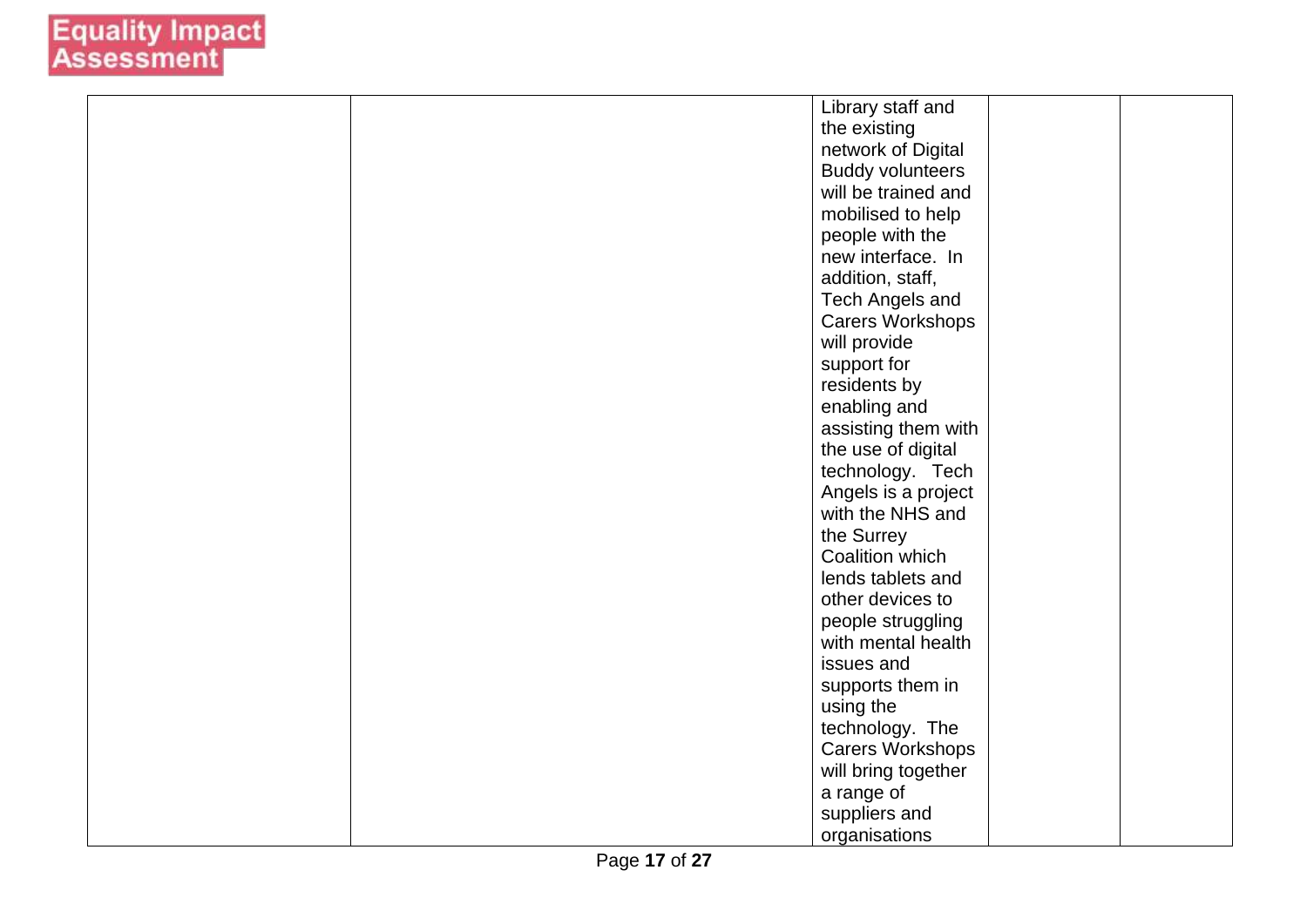|                                                                                                                                                                                                                                                                                              |                                                                                                                                                                                                                                                                                                                                                                                              | developing new<br>technologies to<br>help people stay<br>independent for<br>longer and will<br>include a focus on<br>the new Library<br>Management<br>System.<br>We will work with<br>our partner<br>organisations such<br>as The Surrey<br><b>Coalition and Sight</b><br>for Surrey to<br>ensure we explore<br>different ways to<br>engage people<br>with visual<br>impairments. |                          |                                              |
|----------------------------------------------------------------------------------------------------------------------------------------------------------------------------------------------------------------------------------------------------------------------------------------------|----------------------------------------------------------------------------------------------------------------------------------------------------------------------------------------------------------------------------------------------------------------------------------------------------------------------------------------------------------------------------------------------|-----------------------------------------------------------------------------------------------------------------------------------------------------------------------------------------------------------------------------------------------------------------------------------------------------------------------------------------------------------------------------------|--------------------------|----------------------------------------------|
| Introduction of Open<br>$+$<br>Access will allow people<br>with disability to access<br>libraries for longer hours.<br>This will enable more<br>targeted, tailored services<br>to be delivered to people<br>with health, wellbeing,<br>and long-term conditions<br>in individual communities | Community Profile analysis within the Library and<br><b>Cultural Services Strategy 2020-2025</b><br>concludes that any targeting should be based upon<br>the priority groups which include people with health,<br>wellbeing, and long-term conditions. Designing<br>Libraries - Open all hours<br>Library and Cultural Services Strategy 2020-2025<br>which outlines 5 Strategic Objectives. | Design a<br>programme of<br>events and<br>activities in<br>collaboration with<br>communities of<br>interest that utilise<br>libraries all times<br>of the day and<br>night. Promote                                                                                                                                                                                               | From 2021<br>onwards TBC | Helen<br>Leech and<br>Christine<br>Ganderton |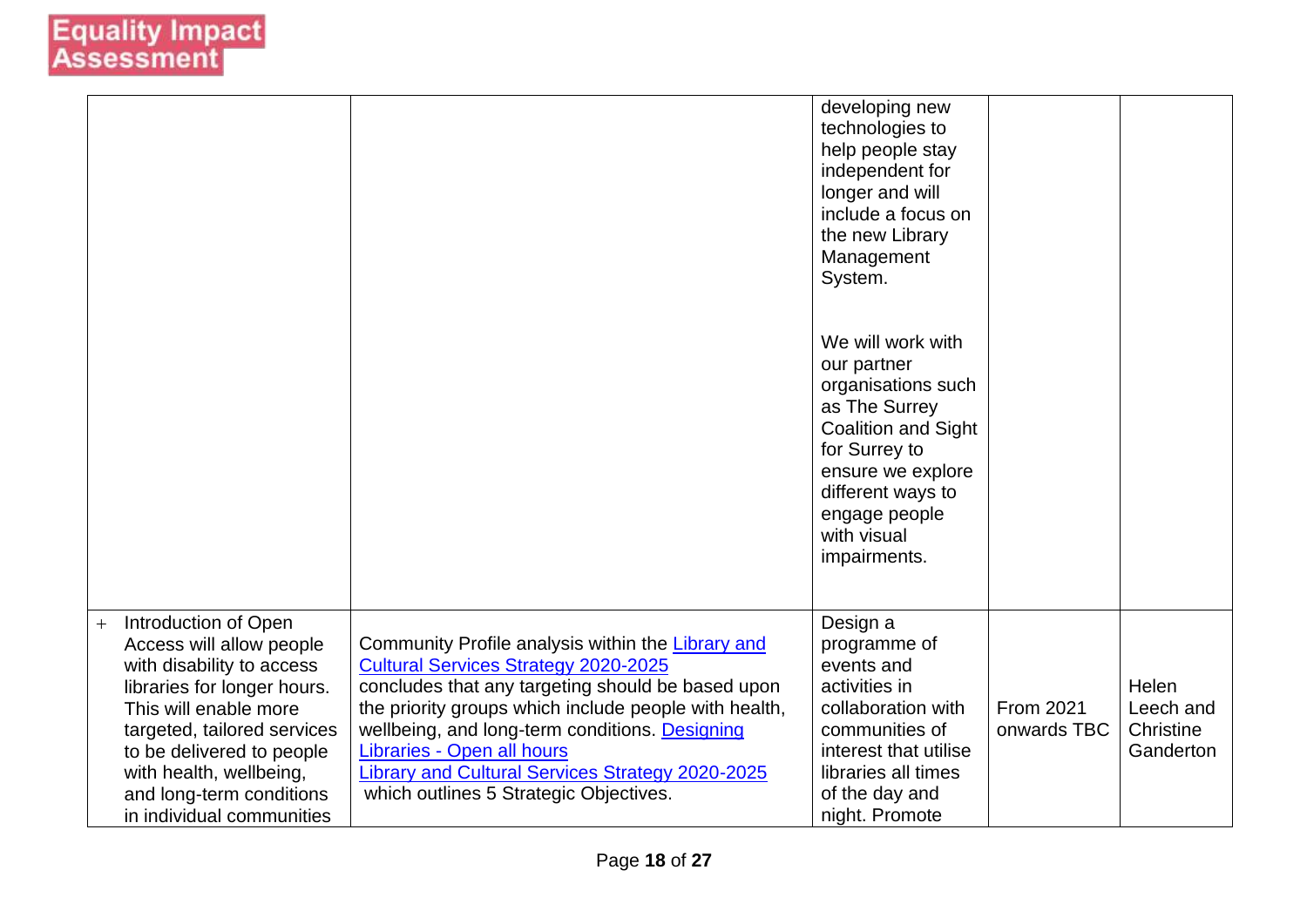| of interest. For example,   |                                                                                                                                                                               | <b>Open Access</b>   |             |           |
|-----------------------------|-------------------------------------------------------------------------------------------------------------------------------------------------------------------------------|----------------------|-------------|-----------|
| events and activities       |                                                                                                                                                                               | technology and       |             |           |
| designed with local         |                                                                                                                                                                               | what it can do to    |             |           |
| groups for people with      |                                                                                                                                                                               | bring communities    |             |           |
| Dementia                    |                                                                                                                                                                               | together. This       |             |           |
|                             |                                                                                                                                                                               | includes local staff |             |           |
|                             |                                                                                                                                                                               | making links with    |             |           |
|                             |                                                                                                                                                                               | community and        |             |           |
|                             |                                                                                                                                                                               | disability groups    |             |           |
|                             |                                                                                                                                                                               | Carefully review     |             |           |
|                             |                                                                                                                                                                               | terms and            |             |           |
|                             |                                                                                                                                                                               | conditions to        |             |           |
|                             |                                                                                                                                                                               | encourage use        |             |           |
|                             |                                                                                                                                                                               | library in line with |             |           |
|                             |                                                                                                                                                                               | safeguarding and     |             |           |
|                             |                                                                                                                                                                               | Health & Safety      |             |           |
| Introduction of Open        |                                                                                                                                                                               | advice.              |             |           |
| Access technology may       |                                                                                                                                                                               | Ensure buildings     |             | Helen     |
| discourage residents with   | Designing Libraries - Open all hours                                                                                                                                          | are accessible for   | From 2021   | Leech and |
| specific disabilities to    | Evidence from introduction of Open Access                                                                                                                                     | residents with       | onwards TBC | Christine |
| attend the library owing to | Technology in other authorities:                                                                                                                                              | physical             |             | Ganderton |
| the lack of direct staff    |                                                                                                                                                                               | disabilities.        |             |           |
| support                     |                                                                                                                                                                               |                      |             |           |
|                             |                                                                                                                                                                               | Engage with          |             |           |
|                             |                                                                                                                                                                               | communities          |             |           |
|                             |                                                                                                                                                                               | through the co-      |             |           |
|                             |                                                                                                                                                                               | design process to    |             |           |
|                             |                                                                                                                                                                               | promote use and      |             |           |
|                             |                                                                                                                                                                               | make links with      |             |           |
|                             |                                                                                                                                                                               |                      |             |           |
|                             |                                                                                                                                                                               | disability groups.   |             |           |
|                             | What other changes is the council planning/already in place that may affect the same groups of residents?<br>Are there any dependencies decisions makers need to be aware of? |                      |             |           |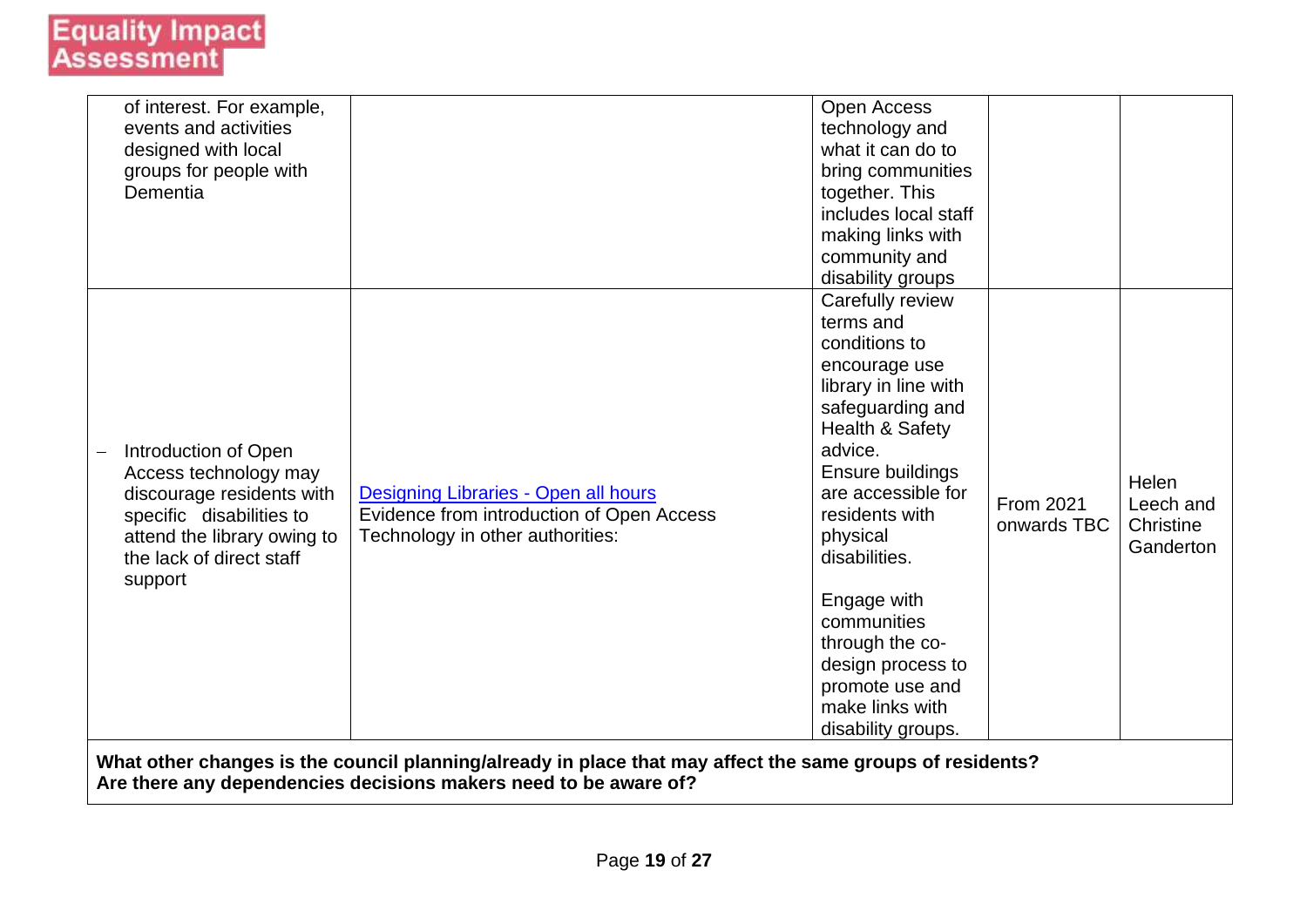None identified

**Any negative impacts that cannot be mitigated? Please identify impact and explain why**

There are no negative impacts that cannot be mitigated.

#### **Socio-economic status**

**What information (data) do you have on affected service users/residents with this characteristic?**



| Unemployment Benefit (JSA and UC)<br>claimants (June-20) | Youth unemployment (JSA/UC) claimants aged 18-<br>24) (June-20) | Older unemployed (JSA/UC claimants aged<br>$50+)$ (June-20) |                                             |
|----------------------------------------------------------|-----------------------------------------------------------------|-------------------------------------------------------------|---------------------------------------------|
| 28,445                                                   | 5,325                                                           | 7,170                                                       |                                             |
| $3.9\%$ (South East average = 5.1%)                      | 5.8% (South East average $= 7.6\%)$                             | 1.6% (South East average $= 2.0\%)$                         |                                             |
| Male unemployment claimants (JSA and UC)<br>$(June-20)$  | Female unemployment claimants (JSA and UC)<br>$(June-20)$       | Working age workless benefit claimants *<br>$(Nov-19)$      | Incapacity benefits claimants<br>$(Nov-19)$ |
| 16,655                                                   | 11,765                                                          | 29.115                                                      | 20,745                                      |
| 4.6% (South East average $= 6.2\%)$                      | $3.2\%$ (South East average = 4.1%)                             | 4.0% (South East average $= 5.5\%)$                         | $2.8\%$ (South East average = 3.5%)         |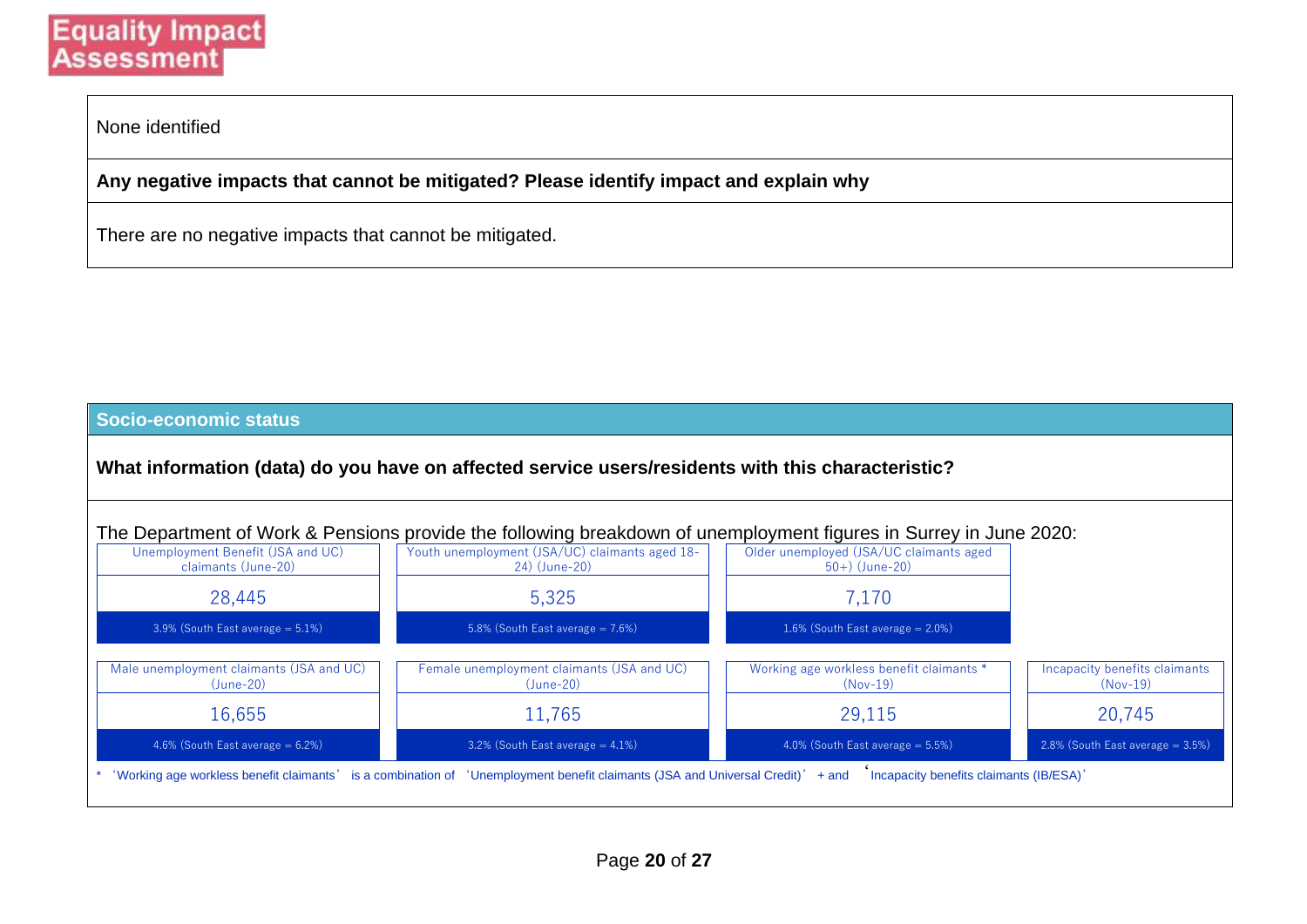### **Equality Impact** Assessmen

Of those claiming unemployment benefits, a significant majority (98%) have been claiming for less than 12 months, but 2% have been claiming for more than 12 months. [Department for Work and Pensions (June-20)]

In terms of overall need, while the majority of Surrey's LSOAs have low social need, there are a significant number of LSOAs falling into the top 30% nationally for social need. There is no simple north/south or east/west split rather, there is a patchwork.



The figure above shows the number of people in Surrey within each deprivation decile, on the Index of Multiple Deprivation 2019 [Ministry of Housing, Communities and Local Government (Indices of Deprivation 2019)]

10% of jobs in the Southeast are open to those with no formal qualifications, this is set to plummet to just 1% by 2024. Individuals with low skills levels, around one in eight (13.5%) Surrey residents have progressed no further than NVQ2 in their education

In terms of employment there is a similar picture as before. Most areas of the county have low unemployment, yet in every district and borough are communities with levels of unemployment above both the Southeast average and the England average.

The children of Surrey's 21,200 lone parents are also likely to live in a low-income home. Children and teenagers aged 0-19 account for around 287,000 of Surrey's 1.2million residents. As of 2017 one in ten children (10%) were living in poverty across the county, often in towns but in rural areas too and often in areas not generally thought of as "deprived". In 17 areas of the county the level of children living in poverty is 30%. Most of these children are in working households [Source: Surrey Uncovered 2017].

For school age children we know that around 11,200 Surrey children qualify for Free School Meals, and 24,000 are eligible for Pupil Premium payments – both being indicators of need.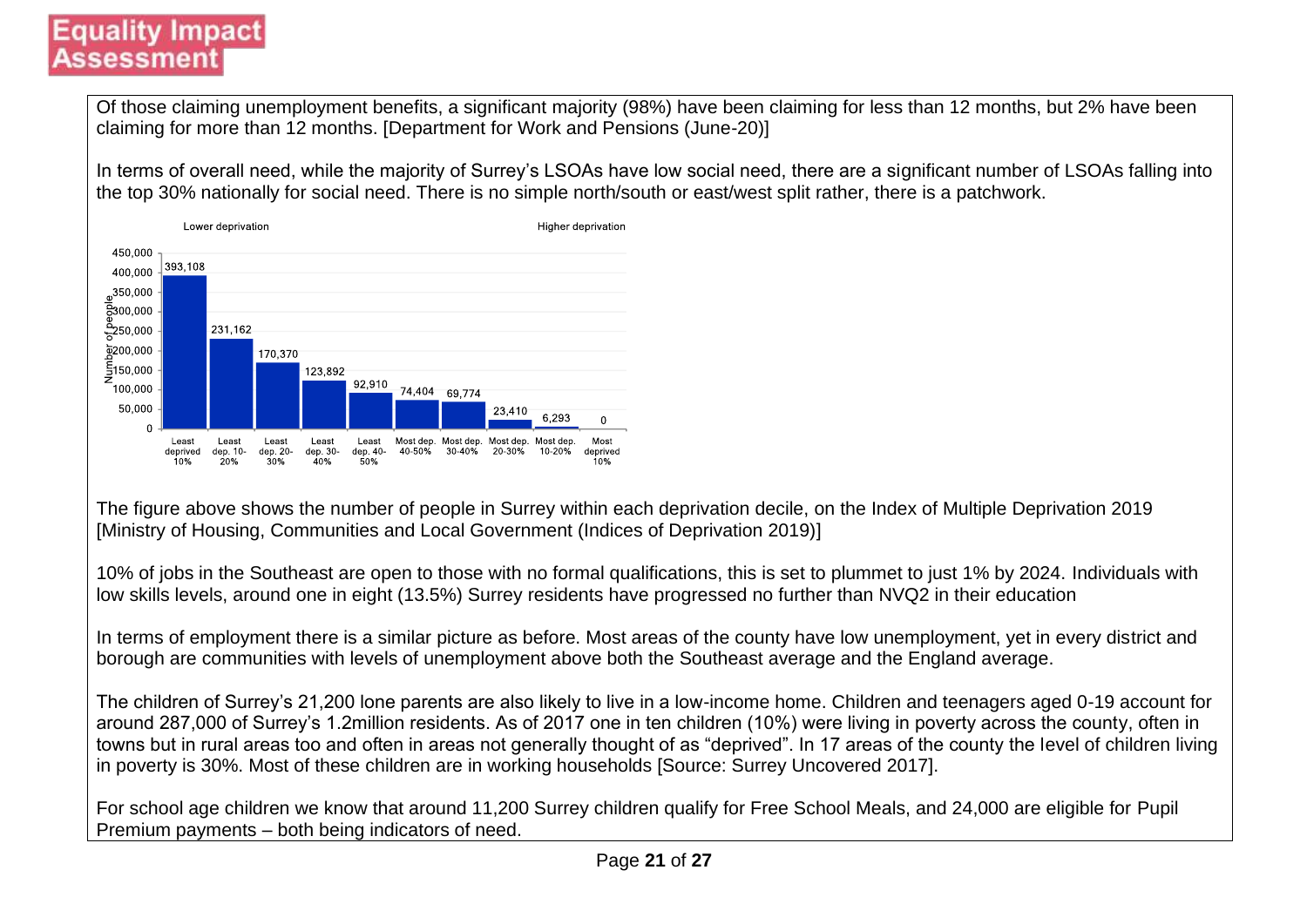In Surrey overall, 73% of children have good school-readiness, but this falls to 51% for children from low income households (defined as those eligible for Free School Meals)

In line with the general picture of social need, the data on skills shows enormous variation across the county. Generally, Surrey residents have good skills levels with 50.1% educated to NVQ4 or above (meaning some form of Higher Education) compared to 41.4% across the Southeast and 38.3% for England. At District and Borough level however, there are wide variations. For example, while 64.3% of the population of Woking have achieved NVQ4+ only 36.1% of the population of Spelthorne are educated to that level - a gap of 28.2 percentage points.

| <b>Impacts</b><br>(Please tick or<br>specify)                                 | <b>Positive</b>                                                                                                                                                                                                                                     |                                                                                                                                                                                                                                                                                                                                                       |                                           | <b>Negative</b>                                                         |                                                          | <b>Both</b>                          | $\checkmark$                              |
|-------------------------------------------------------------------------------|-----------------------------------------------------------------------------------------------------------------------------------------------------------------------------------------------------------------------------------------------------|-------------------------------------------------------------------------------------------------------------------------------------------------------------------------------------------------------------------------------------------------------------------------------------------------------------------------------------------------------|-------------------------------------------|-------------------------------------------------------------------------|----------------------------------------------------------|--------------------------------------|-------------------------------------------|
| <b>Impacts identified</b>                                                     |                                                                                                                                                                                                                                                     | <b>Supporting evidence</b>                                                                                                                                                                                                                                                                                                                            |                                           | impacts?                                                                | How will you maximise<br>positive/minimise negative      | When will this be<br>implemented by? | Owner                                     |
| What impacts have you<br><i>identified?</i>                                   |                                                                                                                                                                                                                                                     | What are you basing this<br>on?                                                                                                                                                                                                                                                                                                                       | Actions to mitigate or<br>enhance impacts |                                                                         | Due date                                                 |                                      | Who is<br>responsible for<br>this?        |
| $+$<br>new technologies. e.g.<br>new skills, and improve<br>digital literacy. | People on lower incomes will<br>benefit from free access to<br>modern computers, "maker"<br>technology and technology<br>which supports independent<br>living. This will enable more<br>people to apply for jobs and<br>benefits, get online, learn | The Ofcom Access and<br>Inclusion in 2018 report<br>showing that lower income<br>groups are less likely to have<br>internet and telephony<br>access.<br>Surrey Libraries has been<br>working with services such<br>as Adult Social Care and<br>local job centres for over 20<br>years, providing access to<br>technology such as desktop<br>computer. |                                           | These services will be<br>and on social media<br>people on low incomes. | promoted at our Libraries<br>platforms in order to reach | January 2021                         | Helen Leech and<br>Christine<br>Ganderton |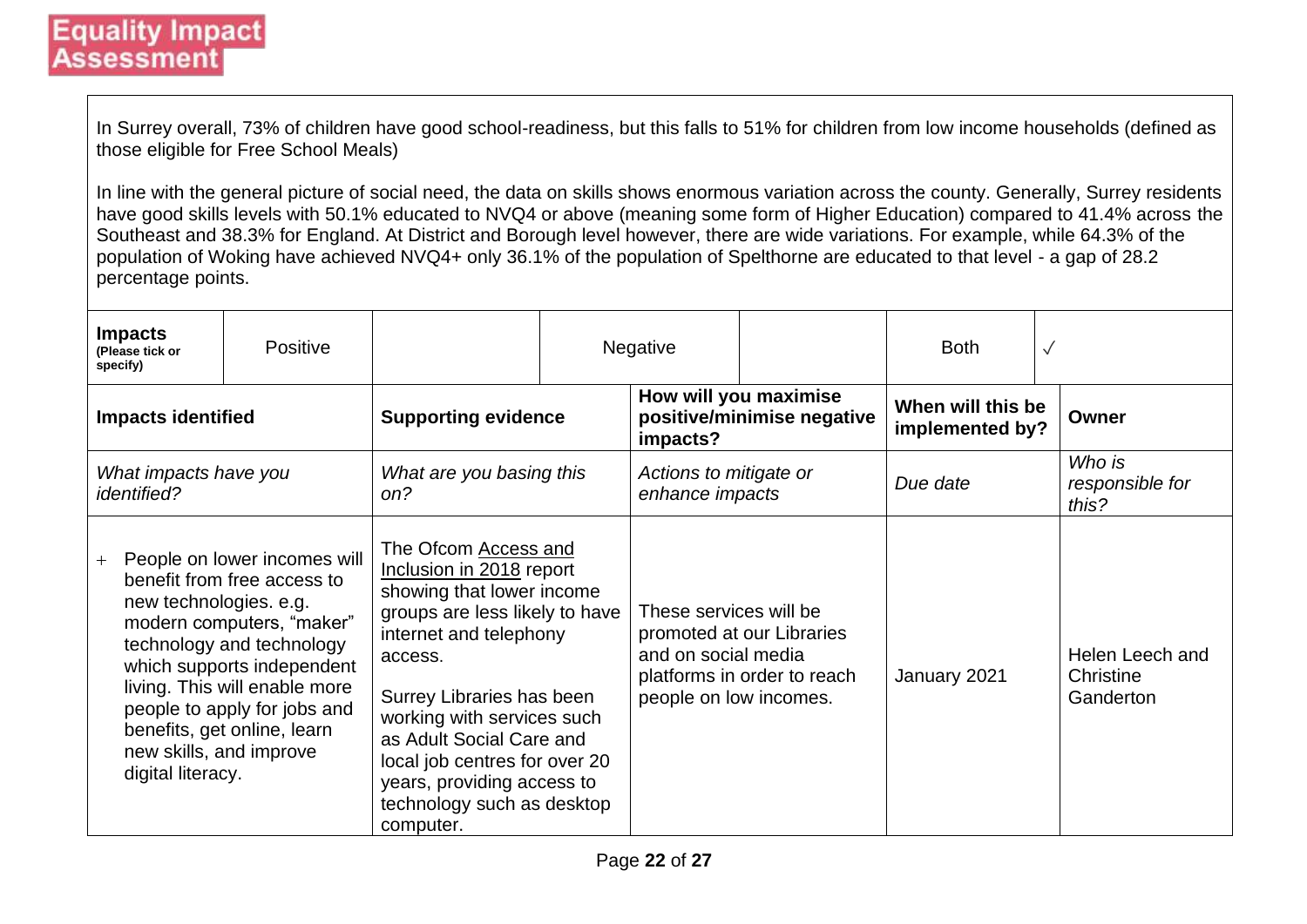| The introduction of Open<br>$+$<br>Access technology will allow<br>people on lower incomes to<br>benefit from free access to<br>library resources, including<br>desktop computers for<br>longer hours, encouraging<br>people to use the library at a<br>time that works for them | The Ofcom Access and<br>Inclusion in 2018 report<br>showing that lower income<br>groups are less likely to have<br>internet and telephony<br>access.<br>Surrey Libraries has been<br>working with services such<br>as Adult Social Care and<br>local job centres for over 20<br>years, providing access to<br>technology such as desktop<br>computer. | These services will be<br>promoted at our Libraries<br>and on social media<br>platforms in order to reach<br>people on low incomes.                                                                                                                                                                                                                                                                                                                                                                                                                                        | Late 2021 (TBC)                                                                             | Helen Leech and<br>Christine<br>Ganderton |
|----------------------------------------------------------------------------------------------------------------------------------------------------------------------------------------------------------------------------------------------------------------------------------|-------------------------------------------------------------------------------------------------------------------------------------------------------------------------------------------------------------------------------------------------------------------------------------------------------------------------------------------------------|----------------------------------------------------------------------------------------------------------------------------------------------------------------------------------------------------------------------------------------------------------------------------------------------------------------------------------------------------------------------------------------------------------------------------------------------------------------------------------------------------------------------------------------------------------------------------|---------------------------------------------------------------------------------------------|-------------------------------------------|
| Students will benefit from free<br>access to learning resources.                                                                                                                                                                                                                 | More than one in five<br>students in the UK has to<br>take two jobs in order to<br>cover living expenses,<br>according to a study by the<br><b>UK version of Student Beans</b><br>in 2019<br>(www.studentbeans.com/uk).                                                                                                                               | Covid-19 is a fluid and live<br>situation and the EIA will be<br>reviewed in line with current<br>guidance/when updated<br>guidance is issued. Once<br>restrictions have been lifted<br>to allow the mixing of<br>residents, the libraries team<br>will review and if<br>appropriate, ensure that the<br>libraries are open for<br>students to access taking<br>into account any<br>adjustments that need to be<br>made to ensure they are<br>Covid compliant e.g. deep<br>cleaning.<br>We will actively promote the<br>support on offer at our<br>Libraries and on social | <b>Timescales</b><br>dependent on the<br>national project led<br>by Libraries<br>Connected. | Helen Leech and<br>Christine<br>Ganderton |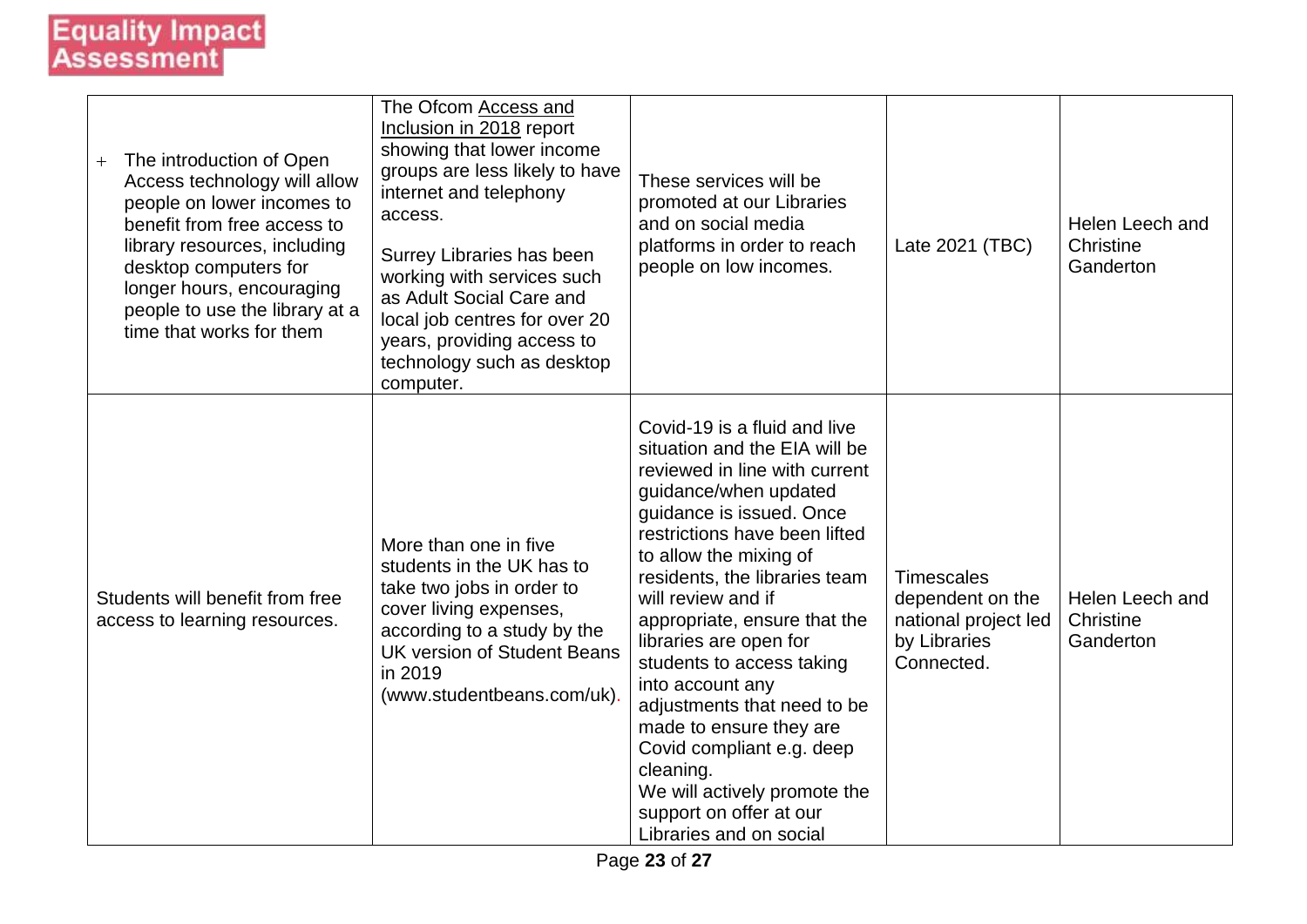|                                                                                                                                                                              | media platforms working<br>with our partners at local<br>colleges, The University of<br>Surrey and Royal Holloway<br>to also promote this. |  |  |  |
|------------------------------------------------------------------------------------------------------------------------------------------------------------------------------|--------------------------------------------------------------------------------------------------------------------------------------------|--|--|--|
|                                                                                                                                                                              | Access to university<br>materials in places<br>convenient for people with<br>time constraints is important.                                |  |  |  |
|                                                                                                                                                                              | The implementation of<br>Eduroam will increase the<br>locations where students<br>can access study resources.                              |  |  |  |
| What other changes is the council planning/already in place that may affect the same groups of residents?<br>Are there any dependencies decisions makers need to be aware of |                                                                                                                                            |  |  |  |
| None identified                                                                                                                                                              |                                                                                                                                            |  |  |  |
| Any negative impacts that cannot be mitigated? Please identify impact and explain why                                                                                        |                                                                                                                                            |  |  |  |
| None identified                                                                                                                                                              |                                                                                                                                            |  |  |  |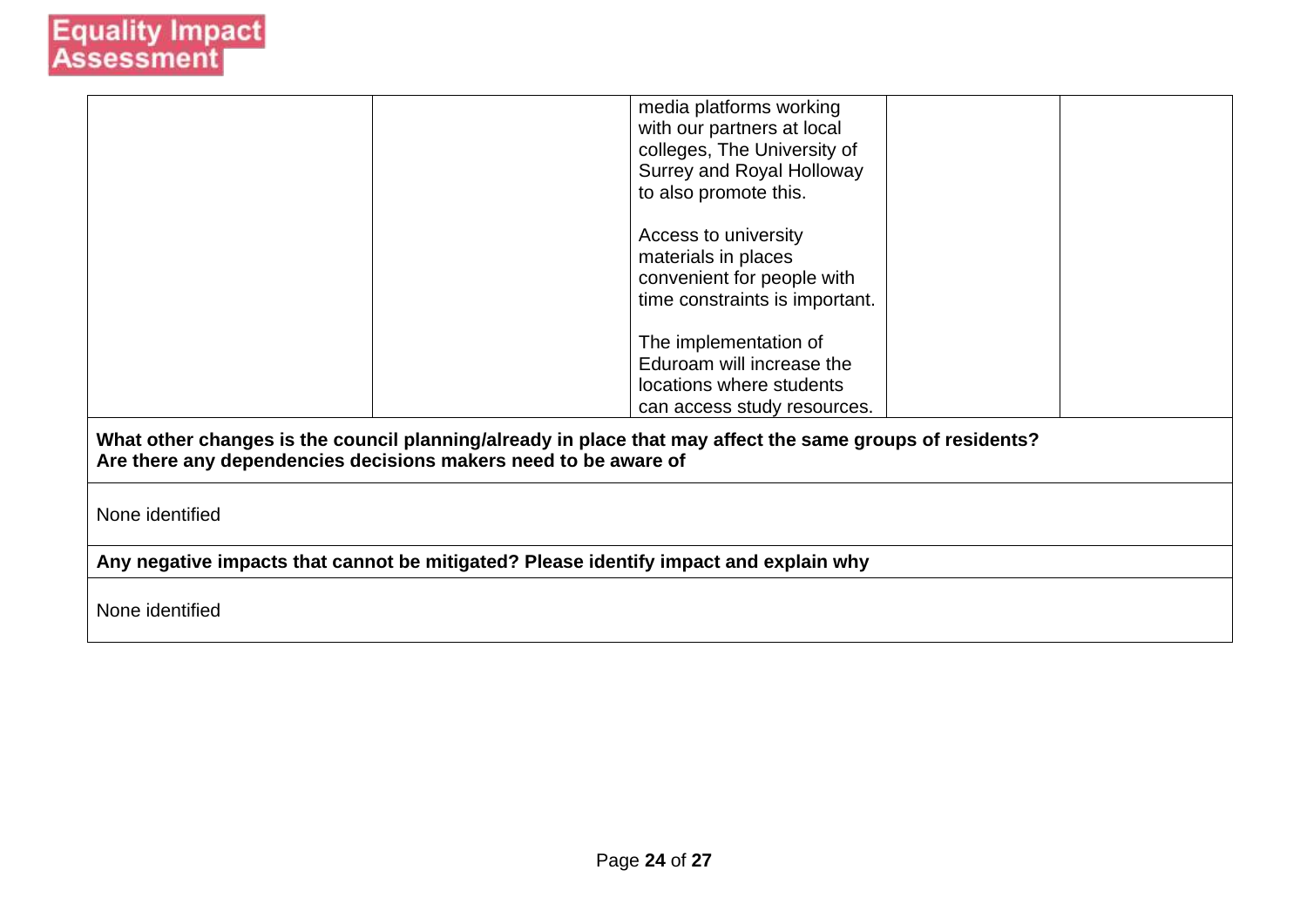# **3. Amendments to the proposals**

| <b>CHANGE</b>                                                                                                                                                                                   | <b>REASON FOR CHANGE</b>                                                                                                               |
|-------------------------------------------------------------------------------------------------------------------------------------------------------------------------------------------------|----------------------------------------------------------------------------------------------------------------------------------------|
| What changes have you made as a result of<br>this EIA?                                                                                                                                          | Why have these changes been made?                                                                                                      |
| We will ensure that staff training has a focus<br>on the barriers that technology can pose to<br>people with disabilities and how these can<br>be mitigated                                     | To ensure that members of the public can turn<br>to staff in the confidence that they will be<br>helped appropriately.                 |
| We will promote the opportunities offered by<br>new technology in places appropriate to<br>residents in the "protected characteristics"<br>groups and the appropriate socio-economic<br>groups. | To ensure that everybody can be aware of, and<br>take advantage of, the opportunities afforded<br>by new technology.                   |
| We will work with our suppliers and partners<br>to raise and address equalities and diversity<br>issues.                                                                                        | Our partners in technology projects may be a<br>step removed from our customers and rely on<br>us to act as the voice of the customer. |

## **4. Recommendation**

Based your assessment, please indicate which course of action you are recommending to decision makers. You should explain your recommendation in the in the blank box below.

| <b>Outcome Number</b>                             | <b>Description</b>                                                                                                                                                                                                                                                                                                                                                                                                                                | <b>Tick</b> |
|---------------------------------------------------|---------------------------------------------------------------------------------------------------------------------------------------------------------------------------------------------------------------------------------------------------------------------------------------------------------------------------------------------------------------------------------------------------------------------------------------------------|-------------|
| <b>Outcome One</b>                                | No major change to the policy/service/function required.<br>This EIA has not identified any potential for discrimination or<br>negative impact, and all opportunities to promote equality<br>have been undertaken                                                                                                                                                                                                                                 |             |
| <b>Outcome Two</b>                                | Adjust the policy/service/function to remove barriers<br>identified by the EIA or better advance equality. Are you<br>satisfied that the proposed adjustments will remove the<br>barriers you identified?                                                                                                                                                                                                                                         | $\sqrt{}$   |
| <b>Outcome Three</b>                              | Continue the policy/service/function despite potential for<br>negative impact or missed opportunities to advance equality<br>identified. You will need to make sure the EIA clearly sets out<br>the justifications for continuing with it. You need to consider<br>whether there are:<br>Sufficient plans to stop or minimise the negative impact<br>Mitigating actions for any remaining negative impacts<br>plans to monitor the actual impact. |             |
| <b>Outcome Four</b>                               | Stop and rethink the policy when the EIA shows actual or<br>potential unlawful discrimination<br>(For guidance on what is unlawful discrimination, refer to the Equality and Human<br>Rights Commission's guidance and Codes of Practice on the Equality Act<br>concerning employment, goods and services and equal pay, available here).                                                                                                         |             |
| Please use the box on<br>the right to explain the | All negative impacts identified will be mitigated by working with our<br>technology partners, including the Surrey County Council Web and<br>Digital Services Team, Surrey County Council IT & Digital, our Librar                                                                                                                                                                                                                                |             |
|                                                   |                                                                                                                                                                                                                                                                                                                                                                                                                                                   |             |

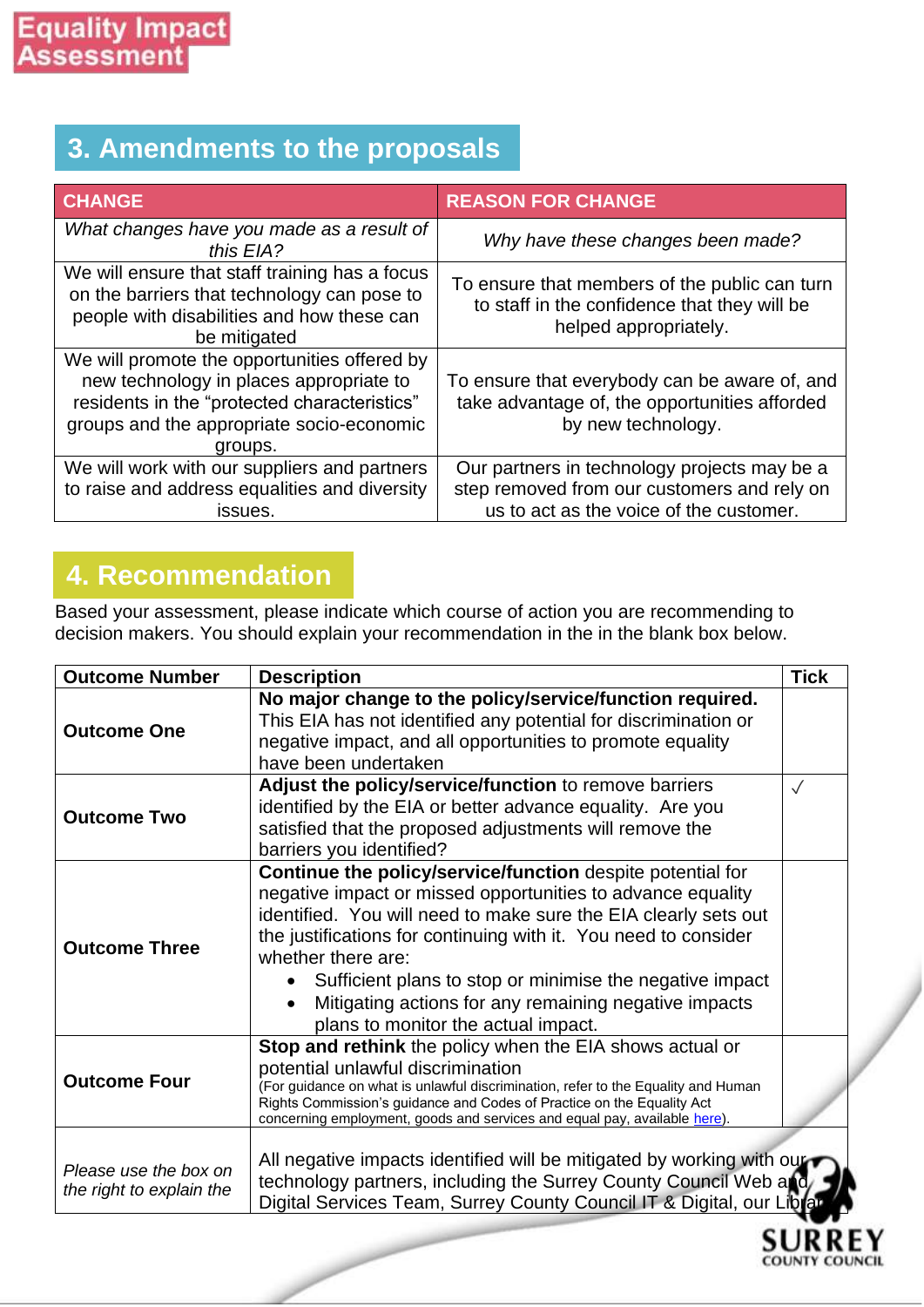# **Equality Impact**<br>Assessment

| rationale for your<br>recommendation | Management System supplier, our e-resource suppliers, and other<br>technology partners such as our kiosk suppliers. We also intend to<br>make sure that there is a focus on the protected groups when we<br>design and roll out staff and volunteer training. |
|--------------------------------------|---------------------------------------------------------------------------------------------------------------------------------------------------------------------------------------------------------------------------------------------------------------|